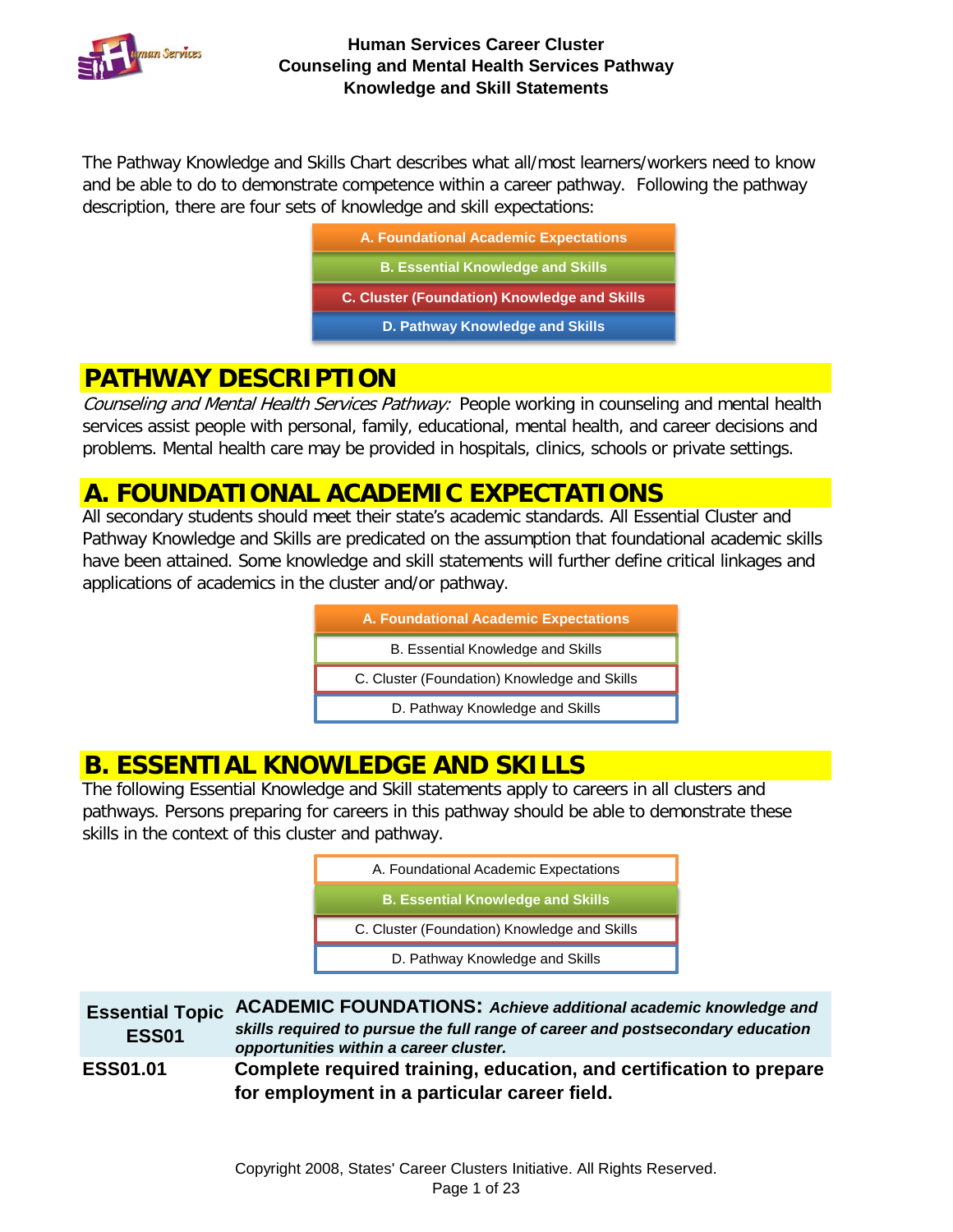

| ESS01.01.01                | Identify training, education and certification requirements for occupational<br>choice.                                                                                                                                                                          |
|----------------------------|------------------------------------------------------------------------------------------------------------------------------------------------------------------------------------------------------------------------------------------------------------------|
| ESS01.01.02<br>ESS01.01.03 | Participate in career-related training and/or degree programs.<br>Pass certification tests to qualify for licensure and/or certification in chosen<br>occupational area.                                                                                         |
| <b>ESS01.02</b>            | Demonstrate language arts knowledge and skills required to                                                                                                                                                                                                       |
|                            | pursue the full range of post-secondary education and career                                                                                                                                                                                                     |
|                            | opportunities.                                                                                                                                                                                                                                                   |
| ESS01.02.01                | Model behaviors that demonstrate active listening.                                                                                                                                                                                                               |
| ESS01.02.02                | Adapt language for audience, purpose, situation. (i.e. diction/structure,<br>style).                                                                                                                                                                             |
| ESS01.02.03                | Organize oral and written information.                                                                                                                                                                                                                           |
| ESS01.02.04                | Compose focused copy for a variety of written documents such as                                                                                                                                                                                                  |
|                            | agendas, audio-visuals, bibliographies, drafts, forms/documents, notes,<br>oral presentations, reports, and technical terminology.                                                                                                                               |
| ESS01.02.05                | Edit copy to create focused written documents such as agendas, audio-<br>visuals, bibliographies, drafts, forms/documents, notes, oral presentations,<br>reports, and technical terminology.                                                                     |
| ESS01.02.06                | Comprehend key elements of oral and written information such as<br>cause/effect, comparisons/contrasts, conclusions, context, purpose,<br>charts/tables/graphs, evaluation/critiques, mood, persuasive text,                                                     |
| ESS01.02.07                | sequence, summaries, and technical subject matter.<br>Evaluate oral and written information for accuracy, adequacy/sufficiency,<br>appropriateness, clarity, conclusions/solutions, fact/opinion, propaganda,<br>relevancy, validity, and relationship of ideas. |
| ESS01.02.08                | Identify assumptions, purpose, outcomes/solutions, and propaganda<br>techniques.                                                                                                                                                                                 |
| ESS01.02.09                | Predict potential outcomes and/or solutions based on oral and written<br>information regarding trends.                                                                                                                                                           |
| ESS01.02.10                | Present formal and informal speeches including discussion, information<br>requests, interpretation, and persuasive arguments.                                                                                                                                    |
| <b>ESS01.03</b>            | Demonstrate mathematics knowledge and skills required to                                                                                                                                                                                                         |
|                            | pursue the full range of post-secondary education and career                                                                                                                                                                                                     |
|                            | opportunities.                                                                                                                                                                                                                                                   |
| ESS01.03.01                | Identify whole numbers, decimals, and fractions.                                                                                                                                                                                                                 |
| ESS01.03.02                | Demonstrate knowledge of basic arithmetic operations such as addition,<br>subtraction, multiplication, and division.                                                                                                                                             |
| ESS01.03.03                | Demonstrate use of relational expressions such as equal to, not equal,<br>greater than, less than, etc.                                                                                                                                                          |
| ESS01.03.04                | Apply data and measurements to solve a problem.                                                                                                                                                                                                                  |
| ESS01.03.05                | Analyze Mathematical problem statements for missing and/or irrelevant<br>data.                                                                                                                                                                                   |
| ESS01.03.06                | Construct charts/tables/graphs from functions and data.                                                                                                                                                                                                          |
| ESS01.03.07                | Analyze data when interpreting operational documents.                                                                                                                                                                                                            |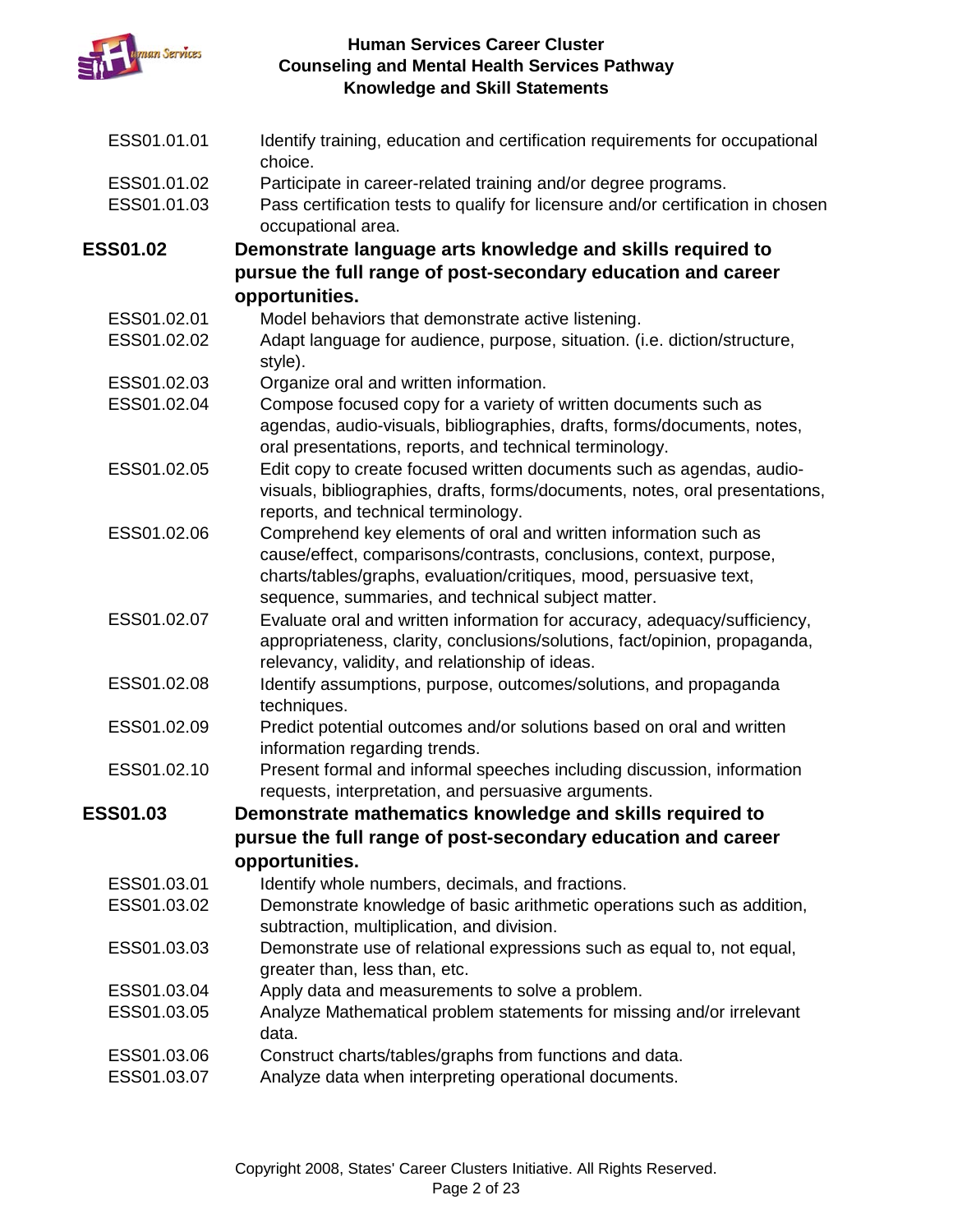

| <b>ESS01.04</b>                        | Demonstrate science knowledge and skills required to pursue the<br>full range of post-secondary and career education opportunities.                                                              |
|----------------------------------------|--------------------------------------------------------------------------------------------------------------------------------------------------------------------------------------------------|
| ESS01.04.01                            | Evaluate scientific constructs including conclusions, conflicting data,<br>controls, data, inferences, limitations, questions, sources of errors, and<br>variables.                              |
| ESS01.04.02                            | Apply scientific methods in qualitative and quantitative analysis, data<br>gathering, direct and indirect observation, predictions, and problem<br>identification.                               |
| <b>Essential Topic</b><br><b>ESS02</b> | <b>COMMUNICATIONS:</b> Use oral and written communication skills in creating,<br>expressing and interpreting information and ideas including technical<br>terminology and information.           |
| <b>ESS02.01</b>                        | Select and employ appropriate reading and communication<br>strategies to learn and use technical concepts and vocabulary in<br>practice.                                                         |
| ESS02.01.01                            | Determine the most appropriate reading strategy for identifying the<br>overarching purpose of a text (i.e. skimming, reading for detail, reading for<br>meaning or critical analysis).           |
| ESS02.01.02                            | Demonstrate use of content, technical concepts and vocabulary when<br>analyzing information and following directions.                                                                            |
| ESS02.01.03                            | Select the reading strategy or strategies needed to fully comprehend the<br>content within a written document (i.e., skimming, reading for detail,<br>reading for meaning or critical analysis). |
| ESS02.01.04                            | Interpret information, data, and observations to apply information learned<br>from reading to actual practice.                                                                                   |
| ESS02.01.05                            | Transcribe information, data, and observations to apply information<br>learned from reading to actual practice.                                                                                  |
| ESS02.01.06                            | Communicate information, data, and observations to apply information<br>learned from reading to actual practice.                                                                                 |
| <b>ESS02.02</b>                        | Demonstrate use of the concepts, strategies, and systems for                                                                                                                                     |
|                                        | obtaining and conveying ideas and information to enhance                                                                                                                                         |
|                                        | communication in the workplace.                                                                                                                                                                  |
| ESS02.02.01                            | Employ verbal skills when obtaining and conveying information.                                                                                                                                   |
| ESS02.02.02                            | Record information needed to present a report on a given topic or<br>problem.                                                                                                                    |
| ESS02.02.03                            | Write internal and external business correspondence that conveys and/or<br>obtains information effectively.                                                                                      |
| ESS02.02.04                            | Communicate with other employees to clarify workplace objectives.                                                                                                                                |
| ESS02.02.05                            | Communicate effectively with customers and employees to foster positive<br>relationships.                                                                                                        |
| <b>ESS02.03</b>                        | Locate, organize and reference written information from various                                                                                                                                  |
|                                        | sources to communicate with co-workers and clients/participants.                                                                                                                                 |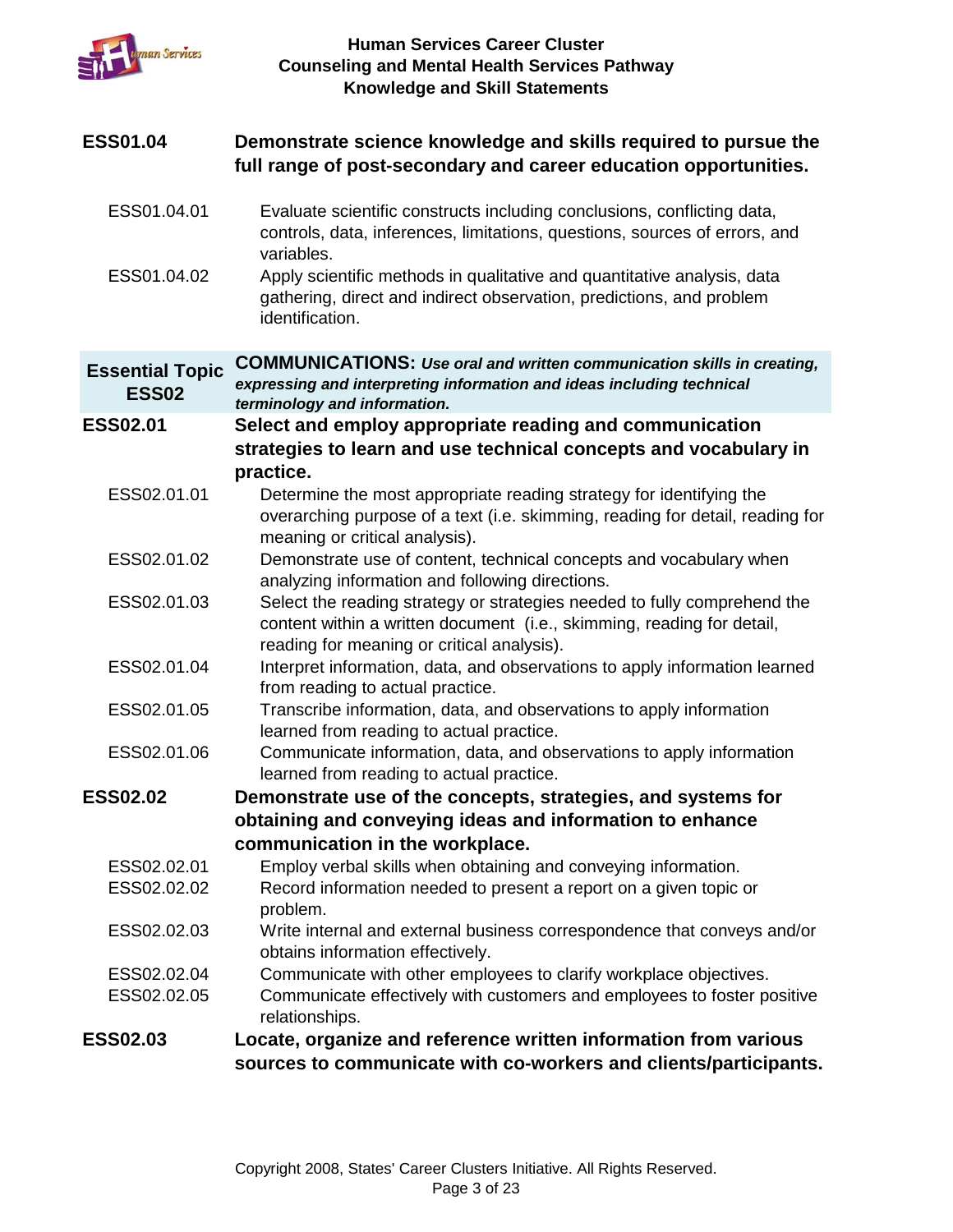

| ESS02.03.01     | Locate written information used to communicate with co-workers and<br>customers.                                                           |
|-----------------|--------------------------------------------------------------------------------------------------------------------------------------------|
| ESS02.03.02     | Organize information to use in written and oral communications.                                                                            |
| ESS02.03.03     | Reference the sources of information.                                                                                                      |
| <b>ESS02.04</b> | Evaluate and use information resources to accomplish specific                                                                              |
|                 | occupational tasks.                                                                                                                        |
| ESS02.04.01     | Use informational texts, Internet web sites, and/or technical materials to<br>review and apply information sources for occupational tasks. |
| ESS02.04.02     | Evaluate the reliability of information from informational texts, Internet<br>Web sites, and/or technical materials and resources.         |
| <b>ESS02.05</b> | Use correct grammar, punctuation and terminology to write and                                                                              |
|                 | edit documents.                                                                                                                            |
| ESS02.05.01     | Compose multi-paragraph documents clearly, succinctly, and accurately.                                                                     |
| ESS02.05.02     | Use descriptions of audience and purpose when preparing and editing<br>written documents.                                                  |
| ESS02.05.03     | Use correct grammar, spelling, punctuation, and capitalization when<br>preparing written documents.                                        |
| <b>ESS02.06</b> | Develop and deliver formal and informal presentations using                                                                                |
|                 | appropriate media to engage and inform audiences.                                                                                          |
| ESS02.06.01     | Prepare oral presentations to provide information for specific purposes<br>and audiences.                                                  |
| ESS02.06.02     | Identify support materials that will enhance an oral presentation.                                                                         |
| ESS02.06.03     | Prepare support materials that will enhance an oral presentation.                                                                          |
| ESS02.06.04     | Deliver an oral presentation that sustains listeners' attention and interest.                                                              |
| ESS02.06.05     | Align presentation strategies to the intended audience.                                                                                    |
| ESS02.06.06     | Implement multi-media strategies for presentations.                                                                                        |
| <b>ESS02.07</b> | Interpret verbal and nonverbal cues/behaviors to enhance                                                                                   |
|                 | communication with co-workers and clients/participants.                                                                                    |
| ESS02.07.01     | Interpret verbal behaviors when communicating with clients and co-<br>workers.                                                             |
| ESS02.07.02     | Interpret nonverbal behaviors when communicating with clients and co-<br>workers.                                                          |
| <b>ESS02.08</b> | Apply active listening skills to obtain and clarify information.                                                                           |
| ESS02.08.01     | Interpret a given verbal message/information.                                                                                              |
| ESS02.08.02     | Respond with restatement and clarification techniques to clarify                                                                           |
|                 | information.                                                                                                                               |
| <b>ESS02.09</b> | Develop and interpret tables, charts, and figures to support written                                                                       |
|                 | and oral communications.                                                                                                                   |
| ESS02.09.01     | Create tables, charts, and figures to support written and oral<br>communications.                                                          |
| ESS02.09.02     | Interpret tables, charts, and figures used to support written and oral<br>communication.                                                   |
|                 |                                                                                                                                            |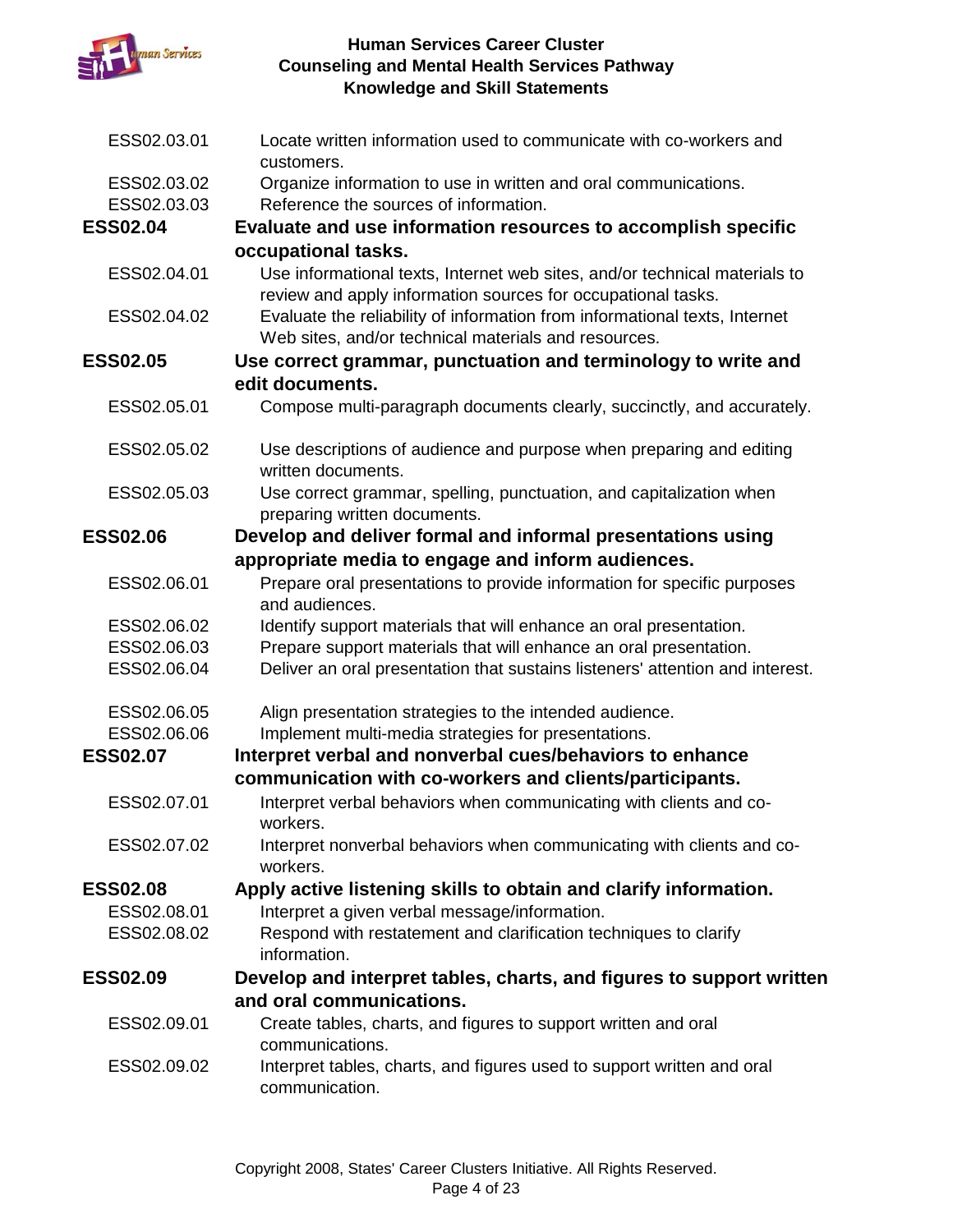

| <b>ESS02.10</b>                        | Listen to and speak with diverse individuals to enhance<br>communication skills.                                                                                                                           |
|----------------------------------------|------------------------------------------------------------------------------------------------------------------------------------------------------------------------------------------------------------|
| ESS02.10.01                            | Apply factors and strategies for communicating with a diverse workforce.                                                                                                                                   |
| ESS02.10.02                            | Demonstrate ability to communicate and resolve conflicts within a diverse<br>workforce.                                                                                                                    |
| <b>ESS02.11</b>                        | Exhibit public relations skills to increase internal and external<br>customer/client satisfaction.                                                                                                         |
| ESS02.11.01                            | Communicate effectively when developing positive customer/client<br>relationships.                                                                                                                         |
| <b>Essential Topic</b><br><b>ESS03</b> | PROBLEM-SOLVING AND CRITICAL THINKING: Solve problems using<br>critical thinking skills (analyze, synthesize, and evaluate) independently and in<br>teams. Solve problems using creativity and innovation. |
| <b>ESS03.01</b>                        | Employ critical thinking skills independently and in teams to solve<br>problems and make decisions (e.g., analyze, synthesize and<br>evaluate).                                                            |
| ESS03.01.01                            | Identify common tasks that require employees to use problem-solving<br>skills.                                                                                                                             |
| ESS03.01.02                            | Analyze elements of a problem to develop creative solutions.                                                                                                                                               |
| ESS03.01.03                            | Describe the value of using problem-solving and critical thinking skills to<br>improve a situation or process.                                                                                             |
| ESS03.01.04                            | Create ideas, proposals, and solutions to problems.                                                                                                                                                        |
| ESS03.01.05                            | Evaluate ideas, proposals, and solutions to problems.                                                                                                                                                      |
| ESS03.01.06                            | Use structured problem-solving methods when developing proposals and<br>solutions.                                                                                                                         |
| ESS03.01.07                            | Generate new and creative ideas to solve problems by brainstorming<br>possible solutions.                                                                                                                  |
| ESS03.01.08                            | Critically analyze information to determine value to the problem-solving<br>task.                                                                                                                          |
| ESS03.01.09                            | Guide individuals through the process of recognizing concerns and making<br>informed decisions.                                                                                                            |
| ESS03.01.10                            | Identify alternatives using a variety of problem-solving and critical thinking<br>skills.                                                                                                                  |
| ESS03.01.11                            | Evaluate alternatives using a variety of problem-solving and critical<br>thinking skills.                                                                                                                  |
| <b>ESS03.02</b>                        | <b>Employ critical thinking and interpersonal skills to resolve</b>                                                                                                                                        |
|                                        | conflicts with staff and/or customers.                                                                                                                                                                     |
| ESS03.02.01                            | Analyze situations and behaviors that affect conflict management.                                                                                                                                          |
| ESS03.02.02                            | Determine best options/outcomes for conflict resolution using critical<br>thinking skills.                                                                                                                 |
| ESS03.02.03                            | Identify with others' feelings, needs, and concerns.                                                                                                                                                       |
| ESS03.02.04                            | Implement stress management techniques.                                                                                                                                                                    |
| ESS03.02.05                            | Resolve conflicts with/for customers using conflict resolution skills.                                                                                                                                     |
| ESS03.02.06                            | Implement conflict resolution skills to address staff issues/problems.                                                                                                                                     |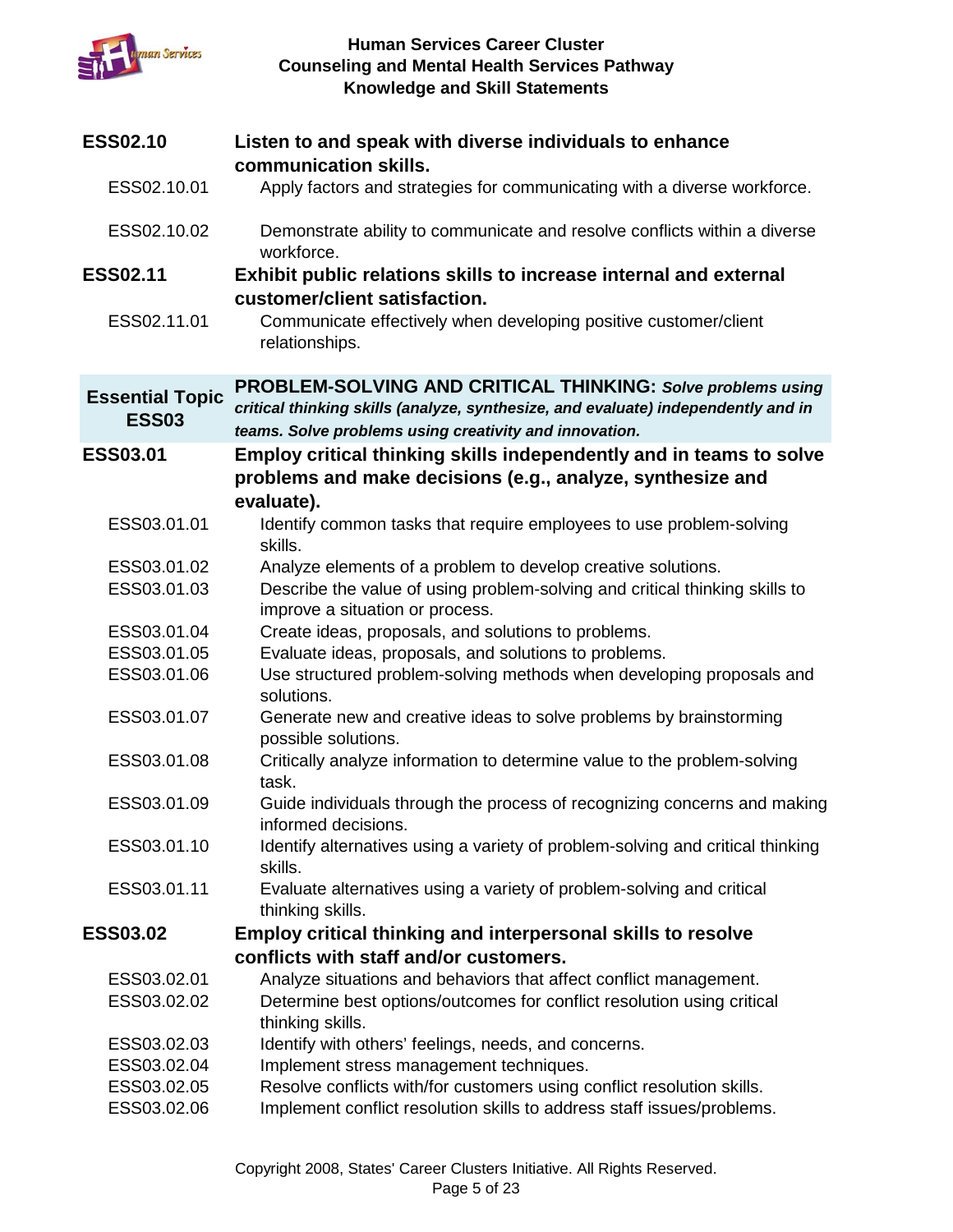

### **ESS03.03 Identify, write and monitor workplace performance goals to guide progress in assigned areas of responsibility and accountability.**

- ESS03.03.01 Write realistic performance goals, objectives and action plans.
- ESS03.03.02 Monitor performance goals and adjust as necessary.
- ESS03.03.03 Recognize goal achievement using appropriate rewards in the workplace.
- ESS03.03.04 Communicate goal achievement with managers and co-workers.

## **ESS03.04 Conduct technical research to gather information necessary for decision-making.**

- ESS03.04.01 Align the information gathered to the needs of the audience.
- ESS03.04.02 Gather technical information and data using a variety of resources.
- ESS03.04.03 Analyze information and data for value to the research objectives.
- ESS03.04.04 Evaluate information and data to determine value to research objectives.

| <b>Essential Topic</b><br><b>ESS04</b> | <b>INFORMATION TECHNOLOGY APPLICATIONS: Use information</b><br>technology tools specific to the career cluster to access, manage, integrate,<br>and create information. |
|----------------------------------------|-------------------------------------------------------------------------------------------------------------------------------------------------------------------------|
| <b>ESS04.01</b>                        | Use Personal Information Management (PIM) applications to                                                                                                               |
|                                        | increase workplace efficiency.                                                                                                                                          |
| ESS04.01.01                            | Manage personal schedules and contact information.                                                                                                                      |
| ESS04.01.02                            | Create memos and notes.                                                                                                                                                 |
| <b>ESS04.02</b>                        | Employ technological tools to expedite workflow.                                                                                                                        |
| ESS04.02.01                            | Use information technology tools to manage and perform work<br>responsibilities.                                                                                        |
| <b>ESS04.03</b>                        | Operate electronic mail applications to communicate within a                                                                                                            |
|                                        | workplace.                                                                                                                                                              |
| ESS04.03.01                            | Use email to share files and documents.                                                                                                                                 |
| ESS04.03.02                            | Identify the functions and purpose of email systems.                                                                                                                    |
| ESS04.03.03                            | Use email to communicate within and across organizations.                                                                                                               |
| <b>ESS04.04</b>                        | Operate Internet applications to perform workplace tasks.                                                                                                               |
| ESS04.04.01                            | Access and navigate Internet (e.g., use a web browser).                                                                                                                 |
| ESS04.04.02                            | Search for information and resources.                                                                                                                                   |
| ESS04.04.03                            | Evaluate Internet resources for reliability and validity.                                                                                                               |
| <b>ESS04.05</b>                        | Operate writing and publishing applications to prepare business                                                                                                         |
|                                        | communications.                                                                                                                                                         |
| ESS04.05.01                            | Prepare simple documents and other business communications.                                                                                                             |
| ESS04.05.02                            | Prepare reports and other business communications by integrating                                                                                                        |
|                                        | graphics and other non-text elements.                                                                                                                                   |
| ESS04.05.03                            | Prepare complex multi-media publications.                                                                                                                               |
| <b>ESS04.06</b>                        | Operate presentation applications to prepare presentations.                                                                                                             |
| ESS04.06.01<br>ESS04.06.02             | Prepare presentations for training, sales and information sharing.<br>Deliver presentations with supporting materials.                                                  |
|                                        |                                                                                                                                                                         |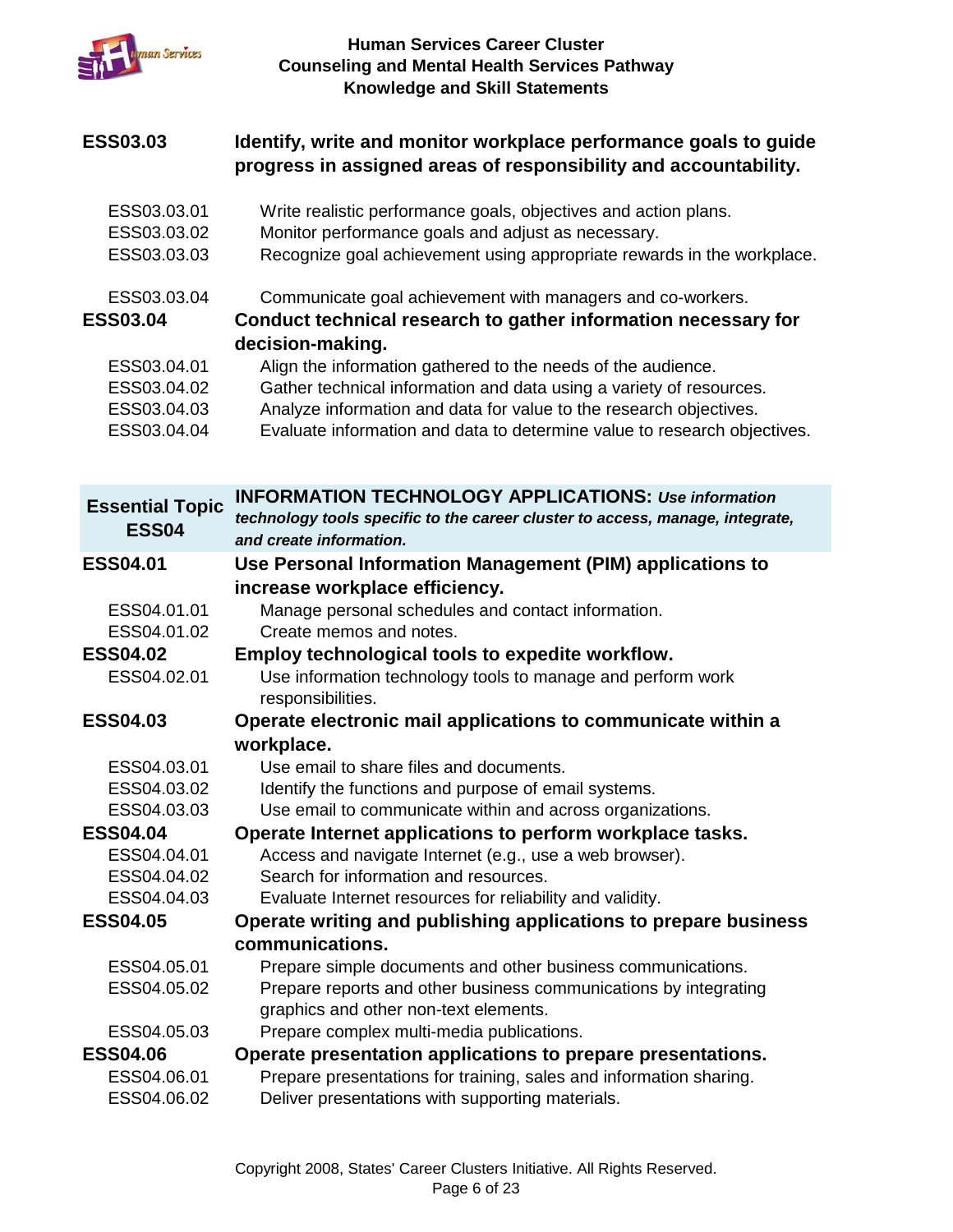

| <b>ESS04.07</b>                        | Employ spreadsheet applications to organize and manipulate data.                                                                                                                                                                                           |
|----------------------------------------|------------------------------------------------------------------------------------------------------------------------------------------------------------------------------------------------------------------------------------------------------------|
| ESS04.07.01<br>ESS04.07.02             | Create a spreadsheet.<br>Perform calculations and analyses on data using a spreadsheet.                                                                                                                                                                    |
| <b>ESS04.08</b>                        | Employ database applications to manage data.                                                                                                                                                                                                               |
| ESS04.08.01                            | Manipulate data elements.                                                                                                                                                                                                                                  |
| ESS04.08.02                            | Manage interrelated data elements.                                                                                                                                                                                                                         |
| ESS04.08.03<br>ESS04.08.04             | Analyze interrelated data elements.<br>Generate reports showing interrelated data elements.                                                                                                                                                                |
| <b>ESS04.09</b>                        | <b>Employ collaborative/groupware applications to facilitate group</b>                                                                                                                                                                                     |
|                                        | work.                                                                                                                                                                                                                                                      |
| ESS04.09.01                            | Facilitate group work through management of shared schedule and<br>contact information.                                                                                                                                                                    |
| ESS04.09.02                            | Facilitate group work through management of shared files and online<br>information.                                                                                                                                                                        |
| ESS04.09.03                            | Facilitate group work through instant messaging or virtual meetings.                                                                                                                                                                                       |
| <b>ESS04.10</b>                        | Employ computer operations applications to manage work tasks.                                                                                                                                                                                              |
| ESS04.10.01                            | Manage computer operations.                                                                                                                                                                                                                                |
| ESS04.10.02                            | Manage file storage.                                                                                                                                                                                                                                       |
| ESS04.10.03                            | Compress or alter files.                                                                                                                                                                                                                                   |
| <b>ESS04.11</b>                        | Use computer-based equipment (containing embedded computers                                                                                                                                                                                                |
|                                        | or processors) to control devices.                                                                                                                                                                                                                         |
| ESS04.11.01                            | Operate computer driven equipment and machines.                                                                                                                                                                                                            |
| ESS04.11.02                            | Use installation and operation manuals.                                                                                                                                                                                                                    |
| ESS04.11.03                            | Troubleshoot computer driven equipment and machines.                                                                                                                                                                                                       |
| ESS04.11.04                            | Access support as needed to maintain operation of computer driven<br>equipment and machines.                                                                                                                                                               |
|                                        | <b>SYSTEMS: Understand roles within teams, work units, departments,</b>                                                                                                                                                                                    |
| <b>Essential Topic</b><br><b>ESS05</b> | organizations, inter-organizational systems, and the larger environment.<br>Identify how key organizational systems affect organizational performance and<br>the quality of products and services. Understand global context of industries<br>and careers. |
| <b>ESS05.01</b>                        | Describe the nature and types of business organizations to build                                                                                                                                                                                           |
|                                        | an understanding of the scope of organizations.                                                                                                                                                                                                            |
| ESS05.01.01                            | List the types and functions of businesses.                                                                                                                                                                                                                |
| ESS05.01.02                            | Describe the types and functions of businesses.                                                                                                                                                                                                            |
| ESS05.01.03                            | Explain the functions and interactions of common departments within a<br>business.                                                                                                                                                                         |
| <b>ESS05.02</b>                        | Implement quality control systems and practices to ensure quality                                                                                                                                                                                          |
|                                        | products and services.                                                                                                                                                                                                                                     |
| ESS05.02.01                            | Describe quality control standards and practices common to the<br>workplace.                                                                                                                                                                               |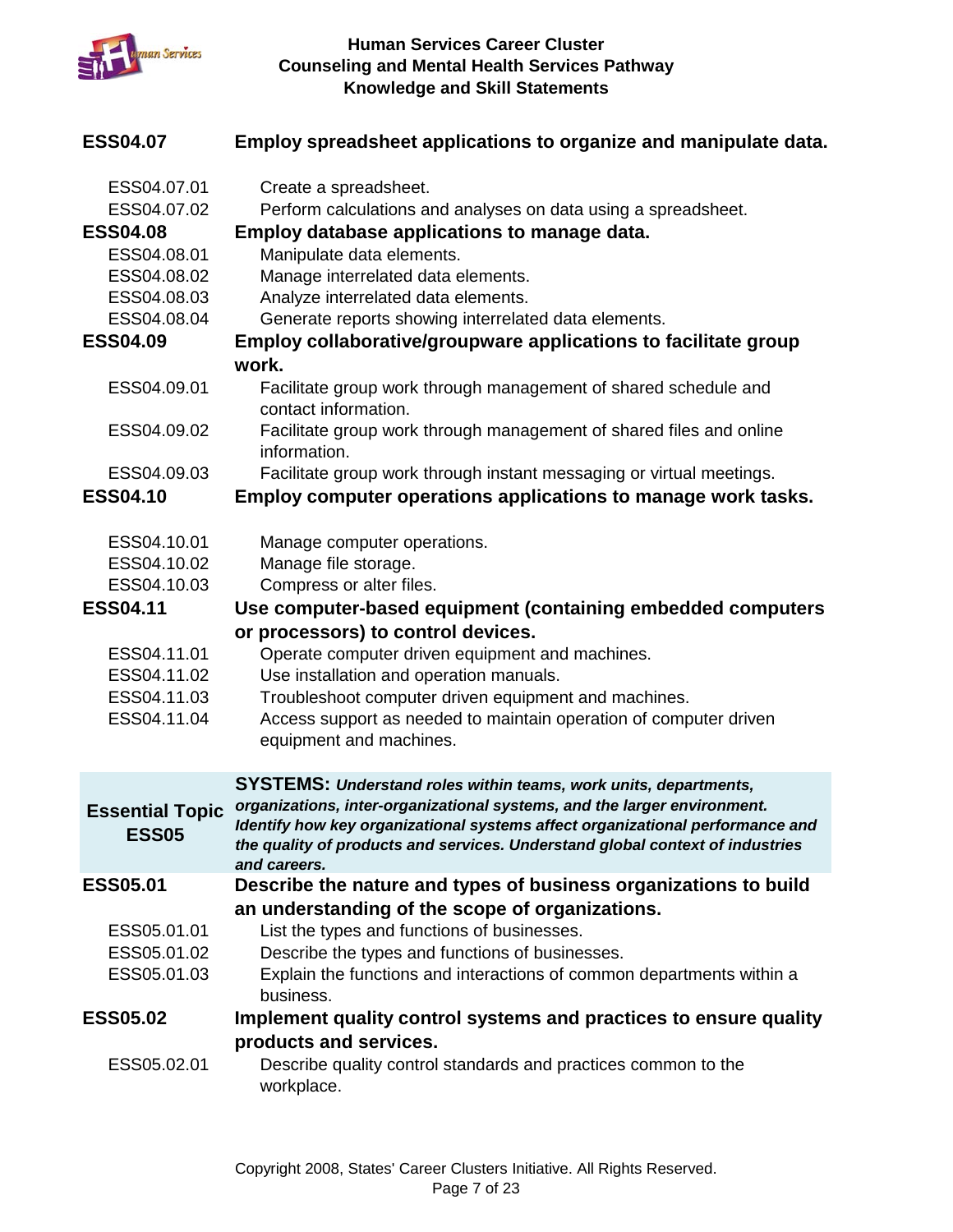

|                                        | <b>SAFETY, HEALTH AND ENVIRONMENTAL: Understand the importance</b>                                                                                                                                                                      |
|----------------------------------------|-----------------------------------------------------------------------------------------------------------------------------------------------------------------------------------------------------------------------------------------|
| <b>Essential Topic</b><br><b>ESS06</b> | of health, safety, and environmental management systems in organizations and<br>their importance to organizational performance and regulatory compliance.<br>Follow organizational policies and procedures and contribute to continuous |
|                                        | improvement in performance and compliance.                                                                                                                                                                                              |
| <b>ESS06.01</b>                        | Implement personal and jobsite safety rules and regulations to                                                                                                                                                                          |
|                                        | maintain safe and healthful working conditions and environments.                                                                                                                                                                        |
| ESS06.01.01                            | Assess workplace conditions with regard to safety and health.                                                                                                                                                                           |
| ESS06.01.02                            | Align safety issues with appropriate safety standards to ensure a safe<br>workplace/jobsite.                                                                                                                                            |
| ESS06.01.03                            | Identify safety hazards common to workplaces.                                                                                                                                                                                           |
| ESS06.01.04                            | Identify safety precautions to maintain a safe worksite.                                                                                                                                                                                |
| ESS06.01.05                            | Select appropriate personal protective equipment as needed for a safe<br>workplace/jobsite.                                                                                                                                             |
| ESS06.01.06                            | Inspect personal protective equipment commonly used for selected career<br>pathway.                                                                                                                                                     |
| ESS06.01.07                            | Use personal protective equipment according to manufacturer rules and<br>regulations.                                                                                                                                                   |
| ESS06.01.08                            | Employ a safety hierarchy and communication system within the<br>workplace/jobsite.                                                                                                                                                     |
| ESS06.01.09                            | Implement safety precautions to maintain a safe worksite.                                                                                                                                                                               |
| <b>ESS06.02</b>                        | Complete work tasks in accordance with employee rights and                                                                                                                                                                              |
|                                        | responsibilities and employers obligations to maintain workplace                                                                                                                                                                        |
|                                        | safety and health.                                                                                                                                                                                                                      |
| ESS06.02.01                            | Identify rules and laws designed to promote safety and health in the<br>workplace.                                                                                                                                                      |
| ESS06.02.02                            | State the rationale of rules and laws designed to promote safety and<br>health.                                                                                                                                                         |
| <b>ESS06.03</b>                        | Employ emergency procedures as necessary to provide aid in                                                                                                                                                                              |
|                                        | workplace accidents.                                                                                                                                                                                                                    |
| ESS06.03.01                            | Use knowledge of First Aid procedures as necessary.                                                                                                                                                                                     |
| ESS06.03.02                            | Use knowledge of CPR procedures as necessary.                                                                                                                                                                                           |
| ESS06.03.03                            | Use safety equipment as necessary.                                                                                                                                                                                                      |
| <b>ESS06.04</b>                        | Employ knowledge of response techniques to create a disaster                                                                                                                                                                            |
|                                        | and/or emergency response plan.                                                                                                                                                                                                         |
| ESS06.04.01                            | Complete an assessment of an emergency and/or disaster situation.                                                                                                                                                                       |
| ESS06.04.02                            | Create an emergency and/or disaster plan.                                                                                                                                                                                               |
| <b>Essential Topic</b><br><b>ESS07</b> | <b>LEADERSHIP AND TEAMWORK: Use leadership and teamwork skills in</b><br>collaborating with others to accomplish organizational goals and objectives.                                                                                   |
| <b>ESS07.01</b>                        | Employ leadership skills to accomplish organizational goals and<br>objectives.                                                                                                                                                          |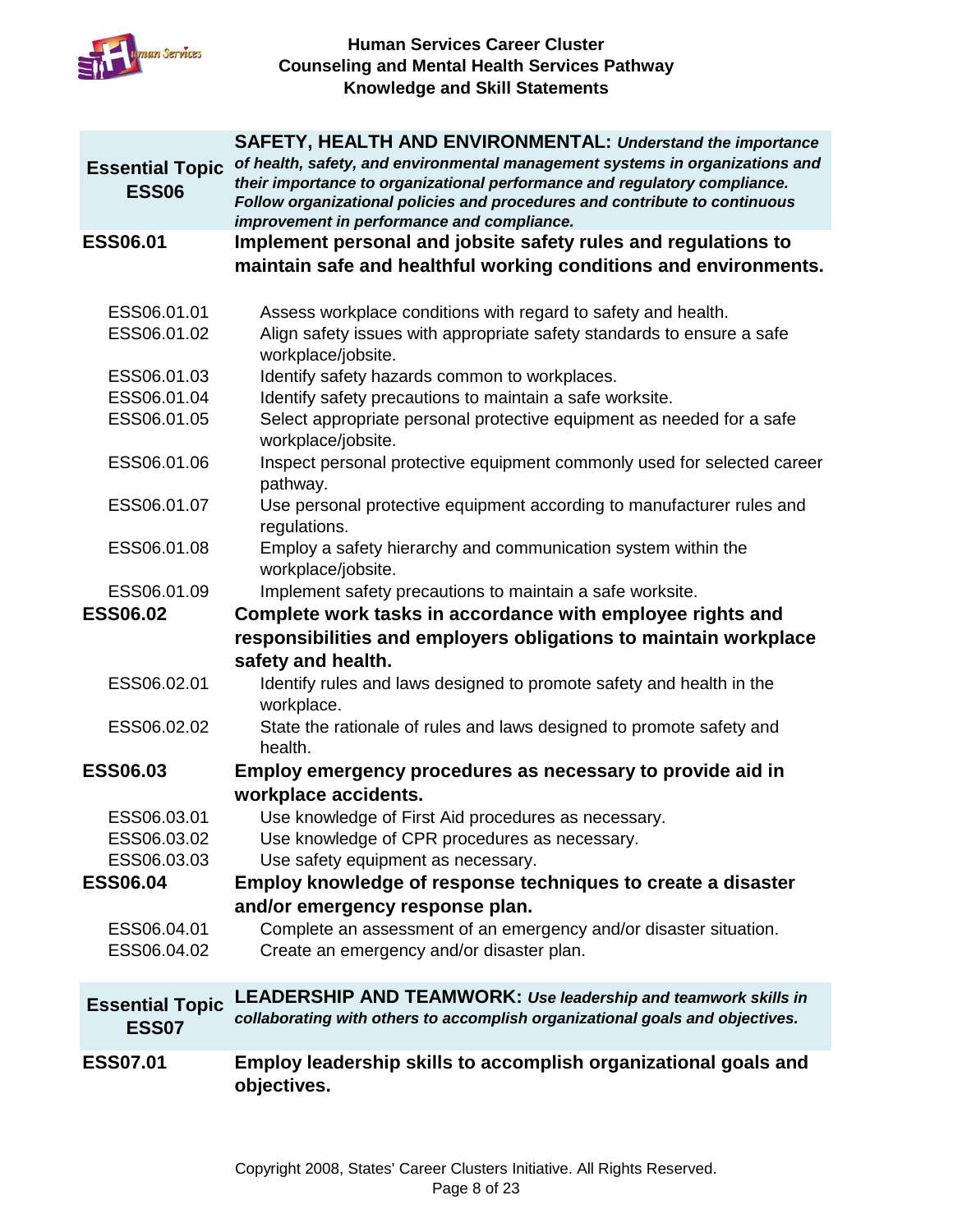

- ESS07.01.01 Analyze the various roles of leaders within organizations (e.g. contribute ideas; share in building an organization; act as role models to employees by adhering to company policies, procedures, and standards; promote the organization's vision; and mentor others).
- ESS07.01.02 Exhibit traits such as empowerment, risk, communication, focusing on results, decision-making, problem solution, and investment in individuals when leading a group in solving a problem.
- ESS07.01.03 Exhibit traits such as compassion, service, listening, coaching, developing others, team development, and understanding and appreciating others when acting as a manager of others in the workplace.
- ESS07.01.04 Exhibit traits such as enthusiasm, creativity, conviction, mission, courage, concept, focus, principle-centered living, and change when interacting with others in general.
- ESS07.01.05 Consider issues related to self, team, community, diversity, environment, and global awareness when leading others.
- ESS07.01.06 Exhibit traits such as innovation, intuition, adaptation, life-long learning and coachability to develop leadership potential over time.
- ESS07.01.07 Analyze leadership in relation to trust, positive attitude, integrity, and willingness to accept key responsibilities in a work situation.
- ESS07.01.08 Describe observations of outstanding leaders using effective management styles.
- ESS07.01.09 Participate in civic and community leadership and teamwork opportunities to enhance skills.

## **ESS07.02 Employ organizational and staff development skills to foster positive working relationships and accomplish organizational goals.**

- ESS07.02.01 Implement organizational skills when facilitating others' work efforts.
- ESS07.02.02 Explain how to manage a staff that satisfies work demands while adhering to budget constraints.
- ESS07.02.03 Describe how staff growth and development to increase productivity and employee satisfaction.
- ESS07.02.04 Organize team involvement within a group environment.
- ESS07.02.05 Work with others to develop and gain commitment to team goals.
- ESS07.02.06 Distribute responsibility and work load fairly.
- ESS07.02.07 Model leadership and teamwork qualities to aid in employee morale.
- ESS07.02.08 Identify best practices for successful team functioning.
- ESS07.02.09 Explain best practices for successful team functioning.

## **ESS07.03 Employ teamwork skills to achieve collective goals and use team members' talents effectively.**

- ESS07.03.01 Work with others to achieve objectives in a timely manner.
- ESS07.03.02 Promote the full involvement and use of team members' individual talents and skills.
- ESS07.03.03 Employ conflict-management skills to facilitate solutions.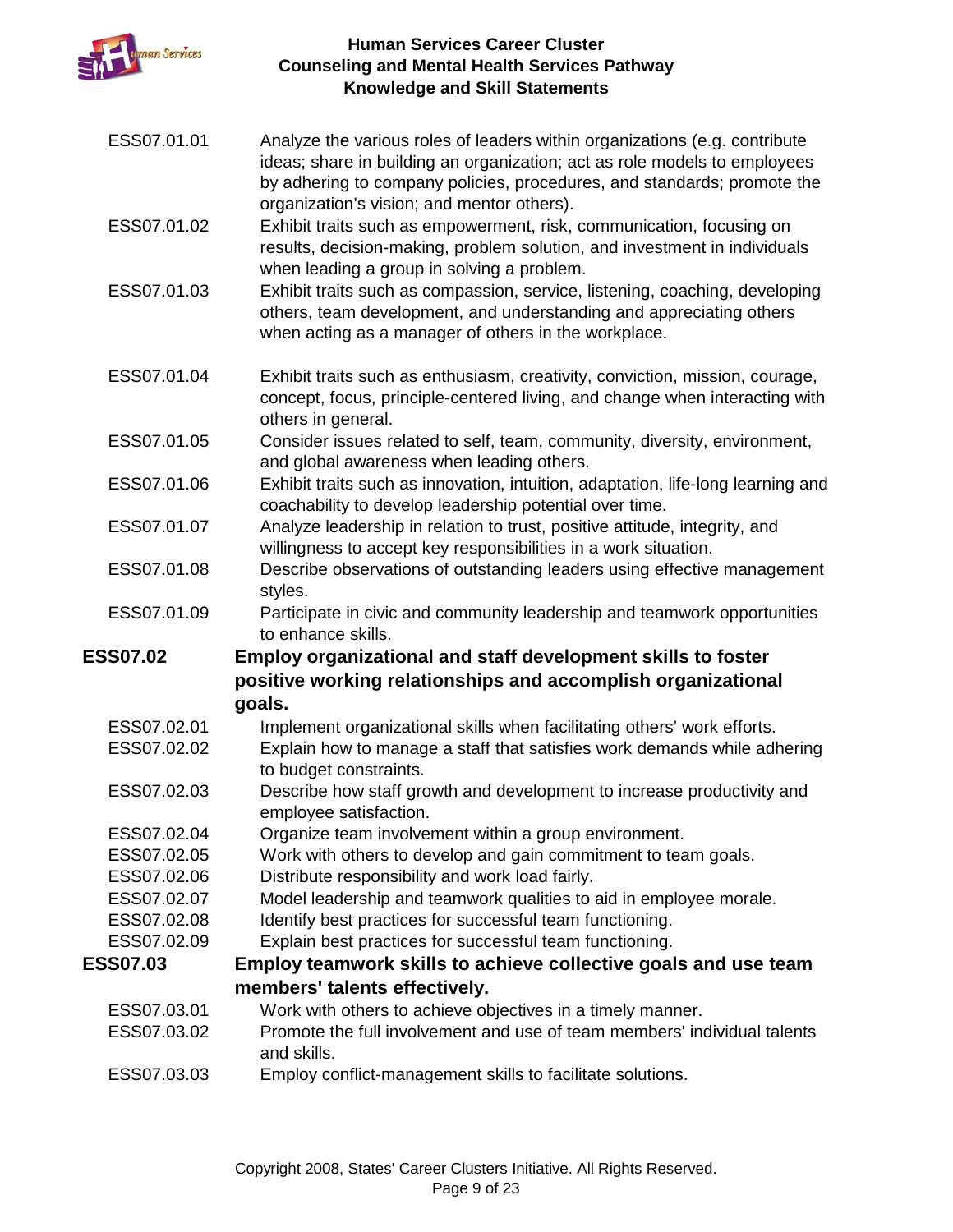

| ESS07.03.04            | Demonstrate teamwork skills through working cooperatively with co-<br>workers, supervisory staff, and others, both in and out of the organization,<br>to achieve particular tasks.          |
|------------------------|---------------------------------------------------------------------------------------------------------------------------------------------------------------------------------------------|
| ESS07.03.05            | Demonstrate teamwork processes that provide team building, consensus,<br>continuous improvement, respect for the opinions of others, cooperation,<br>adaptability, and conflict resolution. |
| ESS07.03.06            | Develop plans to improve team performance.                                                                                                                                                  |
| ESS07.03.07            | Demonstrate commitment to and a positive attitude toward team goals.                                                                                                                        |
| ESS07.03.08            | Take responsibility for shared group and individual work tasks.                                                                                                                             |
| ESS07.03.09            | Assist team members in completing their work.                                                                                                                                               |
| ESS07.03.10            | Adapt effectively to changes in projects and work activities.                                                                                                                               |
| ESS07.03.11            | Negotiate effectively to arrive at decisions.                                                                                                                                               |
| <b>ESS07.04</b>        | Establish and maintain effective working relationships with all                                                                                                                             |
|                        | levels of personnel and other departments in order to accomplish                                                                                                                            |
|                        | objectives and tasks.                                                                                                                                                                       |
| ESS07.04.01            | Build effective working relationships using interpersonal skills.                                                                                                                           |
| ESS07.04.02            | Use positive interpersonal skills to work cooperatively with co-workers                                                                                                                     |
|                        | representing different cultures, genders and backgrounds.                                                                                                                                   |
| ESS07.04.03            | Manage personal skills to accomplish assignments.                                                                                                                                           |
| ESS07.04.04            | Treat people with respect.                                                                                                                                                                  |
| ESS07.04.05            | Provide constructive praise and criticism.                                                                                                                                                  |
| ESS07.04.06            | Demonstrate sensitivity to and value for diversity.                                                                                                                                         |
| ESS07.04.07            | Manage stress and control emotions.                                                                                                                                                         |
| <b>ESS07.05</b>        | Conduct and participate in meetings to accomplish work tasks.                                                                                                                               |
| ESS07.05.01            | Develop meeting goals, objectives and agenda.                                                                                                                                               |
| ESS07.05.02            | Assign responsibilities for preparing materials and leading discussions.                                                                                                                    |
| ESS07.05.03            | Prepare materials for leading discussion.                                                                                                                                                   |
| ESS07.05.04            | Assemble and distribute meeting materials.                                                                                                                                                  |
| ESS07.05.05            | Conduct meeting to achieve objectives within scheduled time.                                                                                                                                |
| ESS07.05.06            | Demonstrate effective communication skills in meetings.                                                                                                                                     |
| ESS07.05.07            | Produce meeting minutes including decisions and next steps.                                                                                                                                 |
| ESS07.05.08            | Use parliamentary procedure, as needed, to conduct meetings.                                                                                                                                |
| <b>ESS07.06</b>        | Employ mentoring skills to inspire and teach others.                                                                                                                                        |
| ESS07.06.01            | Use motivational techniques to enhance performance in others.                                                                                                                               |
| ESS07.06.02            | Provide guidance to enhance performance in others.                                                                                                                                          |
| <b>Essential Topic</b> | <b>ETHICS AND LEGAL RESPONSIBILITIES: Know and understand the</b>                                                                                                                           |
| <b>ESS08</b>           | importance of professional ethics and legal responsibilities.                                                                                                                               |
| <b>ESS08.01</b>        | Apply ethical reasoning to a variety of workplace situations in                                                                                                                             |
|                        | order to make ethical decisions.                                                                                                                                                            |
| ESS08.01.01            | Evaluate alternative responses to workplace situations based on legal                                                                                                                       |
|                        | responsibilities and employer policies.                                                                                                                                                     |
| ESS08.01.02            | Evaluate alternative responses to workplace situations based on personal<br>or professional ethical responsibilities.                                                                       |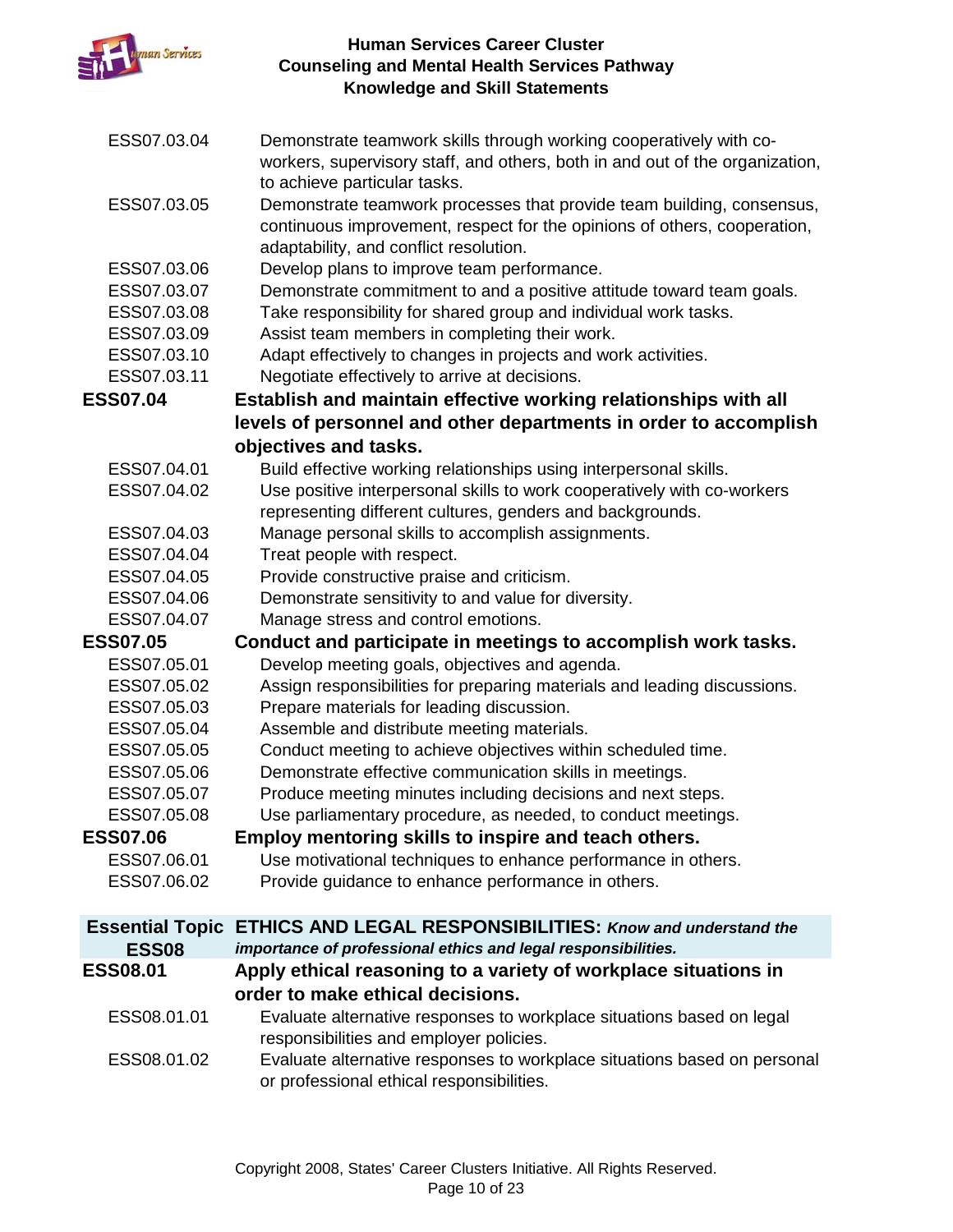

| ESS08.01.03                            | Identify personal and long-term workplace consequences of unethical or<br>illegal behaviors.                                                                                |
|----------------------------------------|-----------------------------------------------------------------------------------------------------------------------------------------------------------------------------|
| ESS08.01.04                            | Explain personal and long-term workplace consequences of unethical or<br>illegal behaviors.                                                                                 |
| ESS08.01.05                            | Determine the most appropriate response to workplace situations based<br>on legal and ethical considerations.                                                               |
| ESS08.01.06                            | Explain the most appropriate response to workplace situations based on<br>legal and ethical considerations.                                                                 |
| <b>ESS08.02</b>                        | Interpret and explain written organizational policies and                                                                                                                   |
|                                        | procedures to help employees perform their jobs according to                                                                                                                |
|                                        | employer rules and expectations.                                                                                                                                            |
| ESS08.02.01                            | Locate information on organizational policies in handbooks and manuals.                                                                                                     |
| ESS08.02.02                            | Discuss how specific organizational policies and procedures influence a<br>specific work situation.                                                                         |
|                                        | <b>EMPLOYABILITY AND CAREER DEVELOPMENT: Know and</b>                                                                                                                       |
| <b>Essential Topic</b><br><b>ESS09</b> | understand the importance of employability skills. Explore, plan, and effectively<br>manage careers. Know and understand the importance of entrepreneurship<br>skills.      |
| <b>ESS09.01</b>                        | Identify and demonstrate positive work behaviors and personal                                                                                                               |
|                                        | qualities needed to be employable.                                                                                                                                          |
| ESS09.01.01                            | Demonstrate self-discipline, self-worth, positive attitude, and integrity in a<br>work situation.                                                                           |
| ESS09.01.02                            | Demonstrate flexibility and willingness to learn new knowledge and skills.                                                                                                  |
| ESS09.01.03                            | Exhibit commitment to the organization.                                                                                                                                     |
| ESS09.01.04                            | Identify how work varies with regard to site, from indoor confined spaces<br>to outdoor areas, including aerial space and a variety of climatic and<br>physical conditions. |
| ESS09.01.05                            | Apply communication strategies when adapting to a culturally diverse<br>environment.                                                                                        |
| ESS09.01.06                            | Manage resources in relation to the position (i.e. budget, supplies,<br>computer, etc).                                                                                     |
| ESS09.01.07                            | Identify positive work-qualities typically desired in each of the career<br>cluster's pathways.                                                                             |
| ESS09.01.08                            | Manage work roles and responsibilities to balance them with other life<br>roles and responsibilities.                                                                       |
| <b>ESS09.02</b>                        | Develop a personal career plan to meet career goals and                                                                                                                     |
|                                        | objectives.                                                                                                                                                                 |
| ESS09.02.01                            | Develop career goals and objectives as part of a plan for future career<br>direction.                                                                                       |
| ESS09.02.02                            | Develop strategies to reach career objectives.                                                                                                                              |
| <b>ESS09.03</b>                        | Demonstrate skills related to seeking and applying for<br>employment to find and obtain a desired job.                                                                      |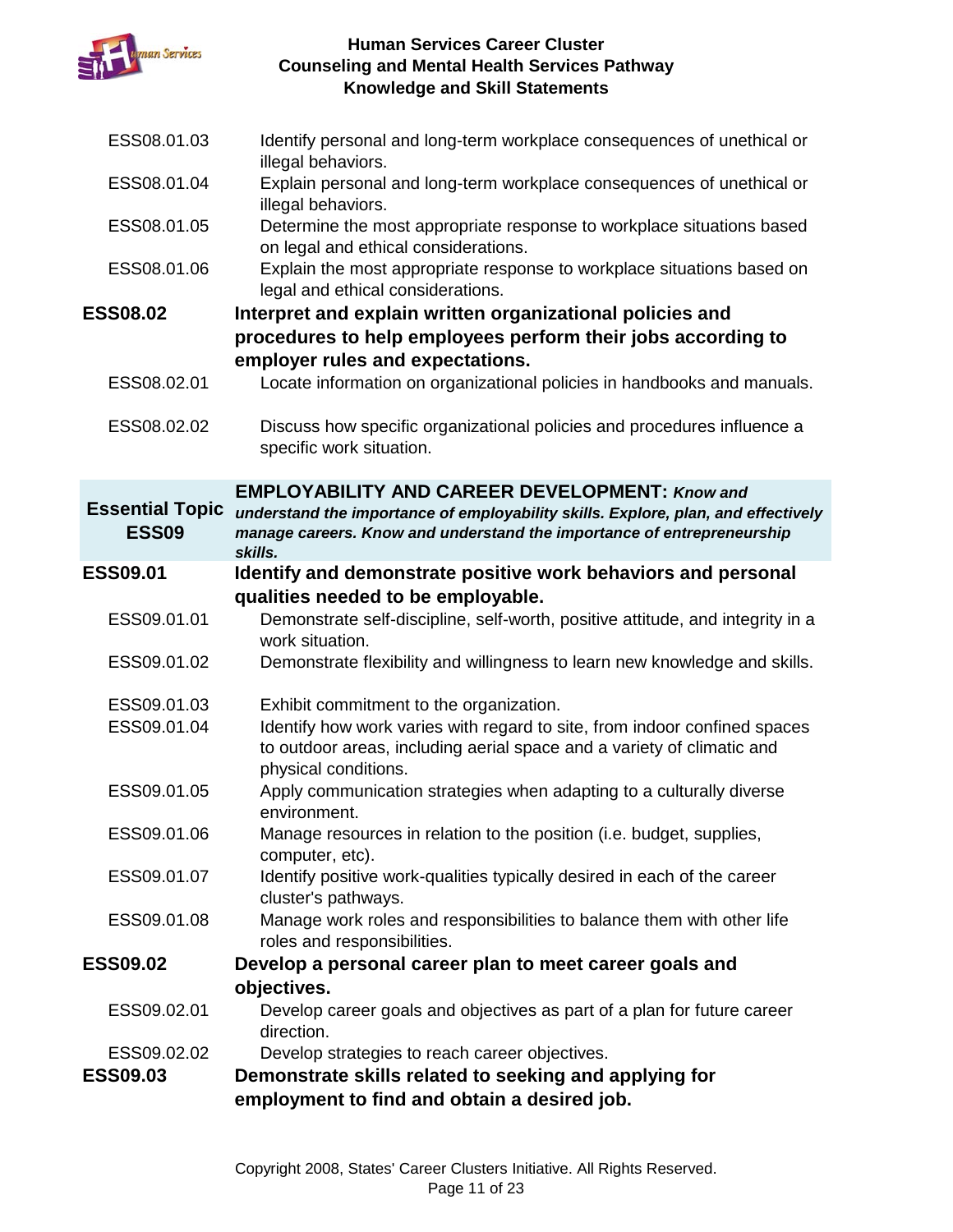

| ESS09.03.01                | Use multiple resources to locate job opportunities.                                                             |
|----------------------------|-----------------------------------------------------------------------------------------------------------------|
| ESS09.03.02                | Prepare a résumé.                                                                                               |
| ESS09.03.03                | Prepare a letter of application.                                                                                |
| ESS09.03.04<br>ESS09.03.05 | Complete an employment application.<br>Interview for employment.                                                |
|                            |                                                                                                                 |
| ESS09.03.06                | List the standards and qualifications that must be met in order to enter a<br>given industry.                   |
| ESS09.03.07                | Employ critical thinking and decision-making skills to exhibit qualifications<br>to a potential employer.       |
| <b>ESS09.04</b>            | Maintain a career portfolio to document knowledge, skills and                                                   |
|                            | experience in a career field.                                                                                   |
| ESS09.04.01                | Select educational and work history highlights to include in a career<br>portfolio.                             |
| ESS09.04.02                | Produce a record of work experiences, licenses, certifications and<br>products.                                 |
| ESS09.04.03                | Organize electronic or physical portfolio for use in demonstrating<br>knowledge, skills and experiences.        |
| <b>ESS09.05</b>            | Demonstrate skills in evaluating and comparing employment                                                       |
|                            | opportunities in order to accept employment positions that match                                                |
|                            | career goals.                                                                                                   |
| ESS09.05.01                | Compare employment opportunities to individual needs and career plan<br>objectives.                             |
| ESS09.05.02                | Evaluate employment opportunities based upon individual needs and                                               |
|                            | career plan objectives.                                                                                         |
| ESS09.05.03                | Demonstrate appropriate methods for accepting or rejecting employment<br>offers.                                |
| <b>ESS09.06</b>            | Identify and exhibit traits for retaining employment to maintain                                                |
|                            | employment once secured.                                                                                        |
| ESS09.06.01                | Model behaviors that demonstrate reliability and dependability.                                                 |
| ESS09.06.02                | Maintain appropriate dress and behavior for the job to contribute to a safe<br>and effective workplace/jobsite. |
| ESS09.06.03                | Complete required employment forms and documentation such as I-9                                                |
|                            | form, work visa, W-4 and licensures to meet employment requirements.                                            |
| ESS09.06.04                | Summarize key activities necessary to retain a job in the industry.                                             |
| ESS09.06.05                | Identify positive work behaviors and personal qualities necessary to retain<br>employment.                      |
| <b>ESS09.07</b>            | Identify and explore career opportunities in one or more career                                                 |
|                            | pathways to build an understanding of the opportunities available<br>in the cluster.                            |
| ESS09.07.01                | Locate and identify career opportunities that appeal to personal career<br>goals.                               |
| ESS09.07.02                | Match personal interest and aptitudes to selected careers.                                                      |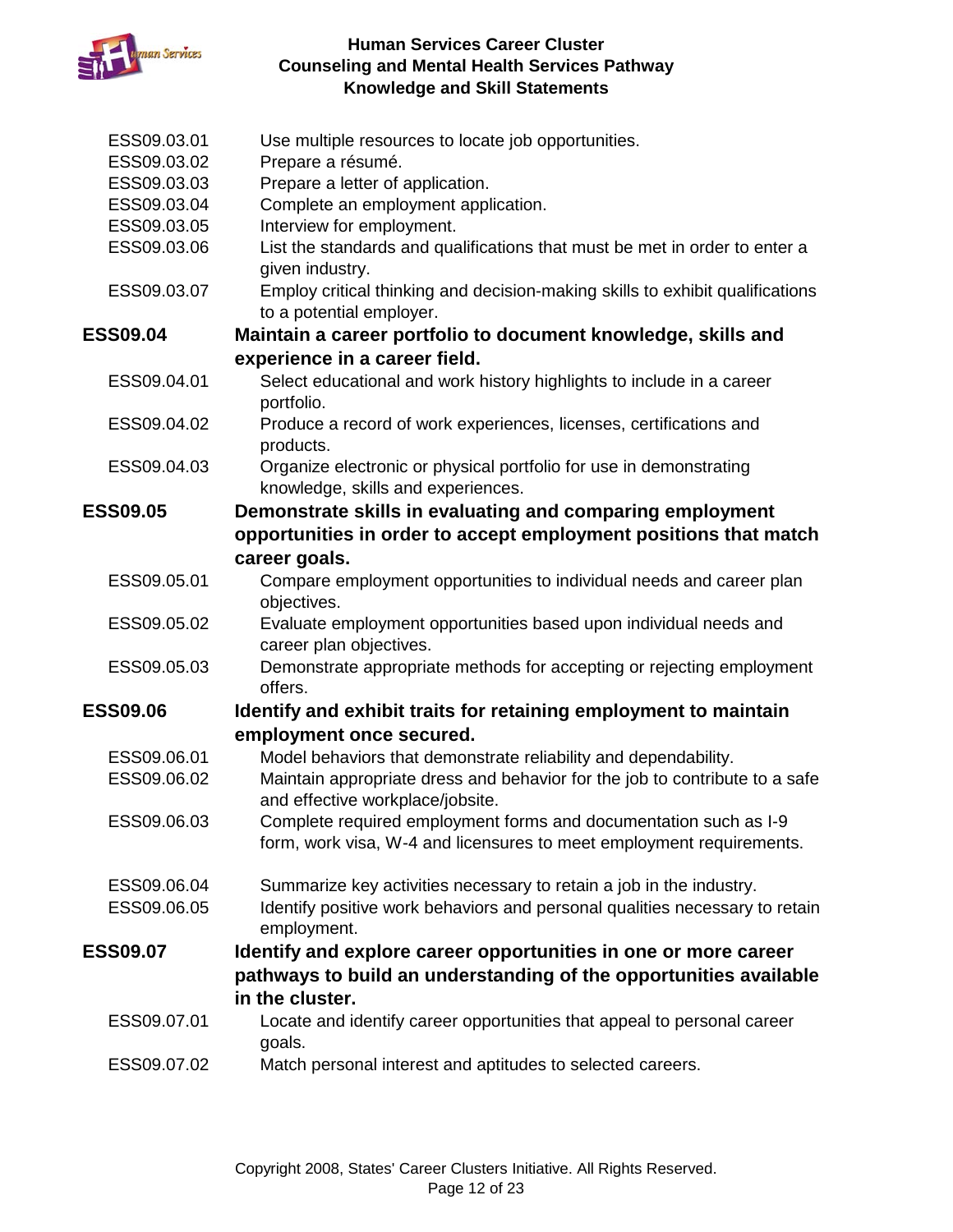

| <b>ESS09.08</b>        | Recognize and act upon requirements for career advancement to                                      |
|------------------------|----------------------------------------------------------------------------------------------------|
|                        | plan for continuing education and training.                                                        |
| ESS09.08.01            | Identify opportunities for career advancement.                                                     |
| ESS09.08.02            | Pursue education and training opportunities to acquire skills necessary for<br>career advancement. |
| ESS09.08.03            | Examine the organization and structure of various segments of the                                  |
|                        | industry to prepare for career advancement.                                                        |
| ESS09.08.04            | Research local and regional labor (workforce) market and job growth                                |
|                        | information to project potential for advancement.                                                  |
| ESS09.08.05            | Manage employment relations to make career advancements.                                           |
| <b>ESS09.09</b>        | Continue professional development to keep current on relevant                                      |
|                        | trends and information within the industry.                                                        |
| ESS09.09.01            | Use self assessment, organizational priorities, journals, Internet sites,                          |
|                        | professional associations, peers and other resources to develop goals that                         |
|                        | address training, education and self-improvement issues.                                           |
| ESS09.09.02            | Read trade magazines and journals, manufacturers' catalogues, industry                             |
|                        | publications and Internet sites to keep current on industry trends.                                |
|                        |                                                                                                    |
| ESS09.09.03            | Participate in relevant conferences, workshops, mentoring activities and in-                       |
|                        | service training to stay current with recent changes in the field.                                 |
| <b>ESS09.10</b>        | Examine licensing, certification and credentialing requirements at                                 |
|                        |                                                                                                    |
|                        | the national, state and local levels to maintain compliance with                                   |
|                        | industry requirements.                                                                             |
| ESS09.10.01            | Examine continuing education requirements related to licensing,                                    |
|                        | certification, and credentialing requirements at the local, state and national                     |
|                        | levels for chosen occupation.                                                                      |
| ESS09.10.02            | Examine the procedures and paperwork involved in maintaining and                                   |
|                        | updating licensure, certification and credentials for chosen occupation.                           |
| ESS09.10.03            | Align ongoing licensing, certification and credentialing requirements to                           |
|                        | career plans and goals.                                                                            |
| <b>ESS09.11</b>        | Examine employment opportunities in entrepreneurship to                                            |
|                        | consider entrepreneurship as an option for career planning.                                        |
| ESS09.11.01            | Describe the opportunities for entrepreneurship in a given industry.                               |
|                        | <b>TECHNICAL SKILLS: Use of technical knowledge and skills required to</b>                         |
| <b>Essential Topic</b> | pursue careers in all career cluster, including knowledge of design, operation,                    |
| <b>ESS10</b>           | and maintenance of technological systems critical to the career cluster.                           |
|                        |                                                                                                    |
| <b>ESS10.01</b>        | Employ information management techniques and strategies in the                                     |
|                        | workplace to assist in decision-making.                                                            |
| ESS10.01.01            | Use information literacy skills when accessing, evaluating and                                     |
|                        | disseminating information.                                                                         |
| ESS10.01.02            | Describe the nature and scope of information management.                                           |
| ESS10.01.03            | Maintain records to facilitate ongoing business operations.                                        |
|                        |                                                                                                    |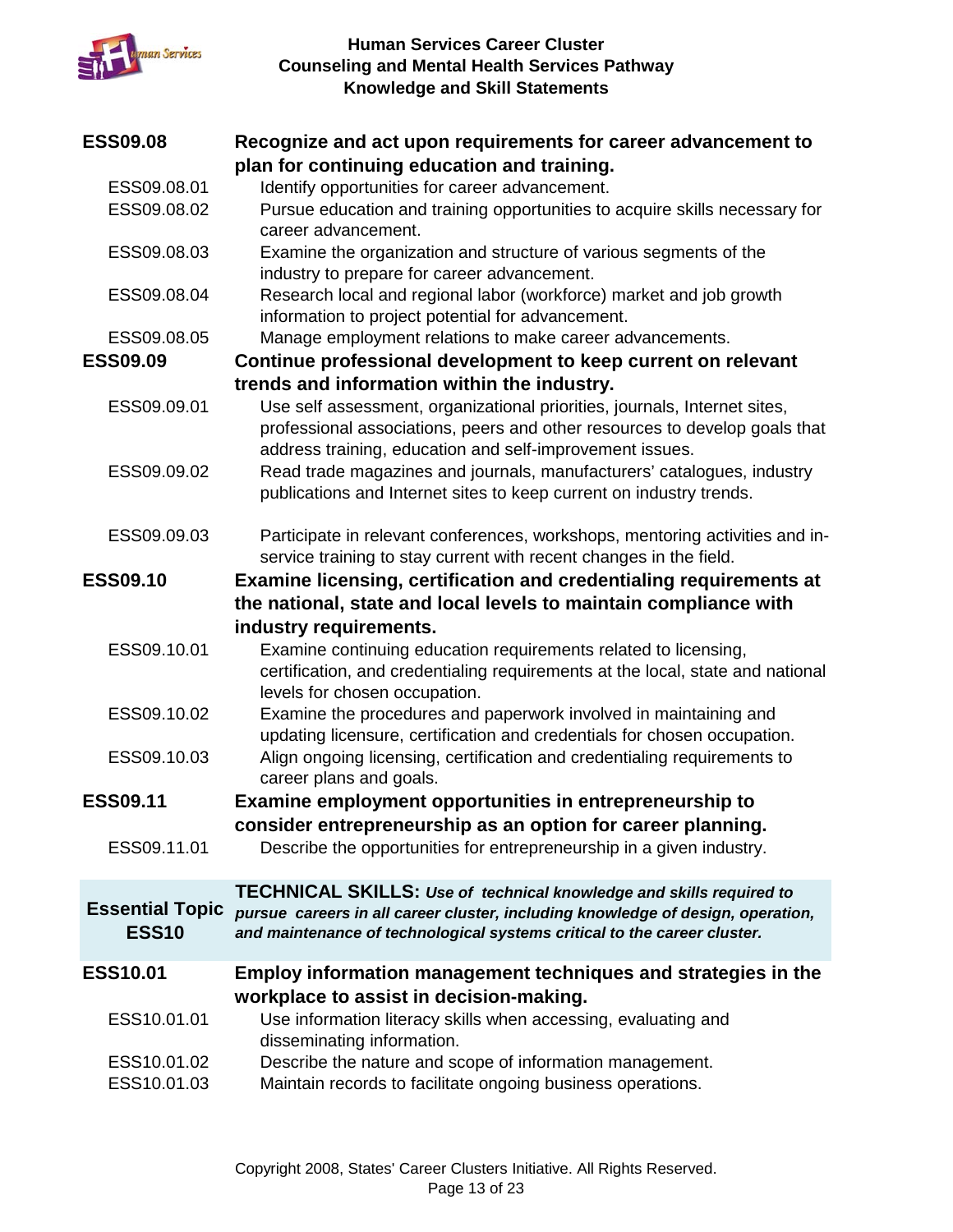

## **ESS10.02 Employ planning and time management skills and tools to enhance results and complete work tasks.**

ESS10.02.01 Develop goals and objectives. ESS10.02.02 Prioritize tasks to be completed. ESS10.02.03 Develop timelines using time management knowledge and skills. ESS10.02.04 Use project-management skills to improve workflow and minimize costs.

## **C. CLUSTER (FOUNDATION) KNOWLEDGE AND SKILLS**

The following Cluster (Foundation) Knowledge and Skill statements apply to all careers in the Human Services Cluster. Persons preparing for careers in the Human Services Cluster should be able to demonstrate these skills in addition to those found on the Essential Knowledge and Skills Chart.

|                               | A. Foundational Academic Expectations                                                                                                                                                                      |
|-------------------------------|------------------------------------------------------------------------------------------------------------------------------------------------------------------------------------------------------------|
|                               |                                                                                                                                                                                                            |
|                               | B. Essential Knowledge and Skills                                                                                                                                                                          |
|                               | C. Cluster (Foundation) Knowledge and Skills                                                                                                                                                               |
|                               | D. Pathway Knowledge and Skills                                                                                                                                                                            |
| <b>Cluster Topic</b><br>HMC01 | <b>ACADEMIC FOUNDATIONS: Achieve additional academic knowledge and</b><br>skills required to pursue the full range of career and postsecondary education                                                   |
|                               | opportunities within a career cluster.                                                                                                                                                                     |
|                               | No additional statements in this topic beyond those found in the Essential Knowledge and<br>Skills Chart.                                                                                                  |
| <b>Cluster Topic</b><br>HMC02 | <b>COMMUNICATIONS: Use oral and written communication skills in creating,</b><br>expressing and interpreting information and ideas including technical<br>terminology and information.                     |
|                               | No additional statements in this topic beyond those found in the Essential Knowledge and<br>Skills Chart.                                                                                                  |
| <b>Cluster Topic</b><br>HMC03 | PROBLEM-SOLVING AND CRITICAL THINKING: Solve problems using<br>critical thinking skills (analyze, synthesize, and evaluate) independently and in<br>teams. Solve problems using creativity and innovation. |
|                               | No additional statements in this topic beyond those found in the Essential Knowledge and<br>Skills Chart.                                                                                                  |
| <b>Cluster Topic</b><br>HMC04 | <b>INFORMATION TECHNOLOGY APPLICATIONS: Use information</b><br>technology tools specific to the career cluster to access, manage, integrate,<br>and create information.                                    |
|                               | No additional statements in this topic beyond those found in the Essential Knowledge and<br>Skills Chart.                                                                                                  |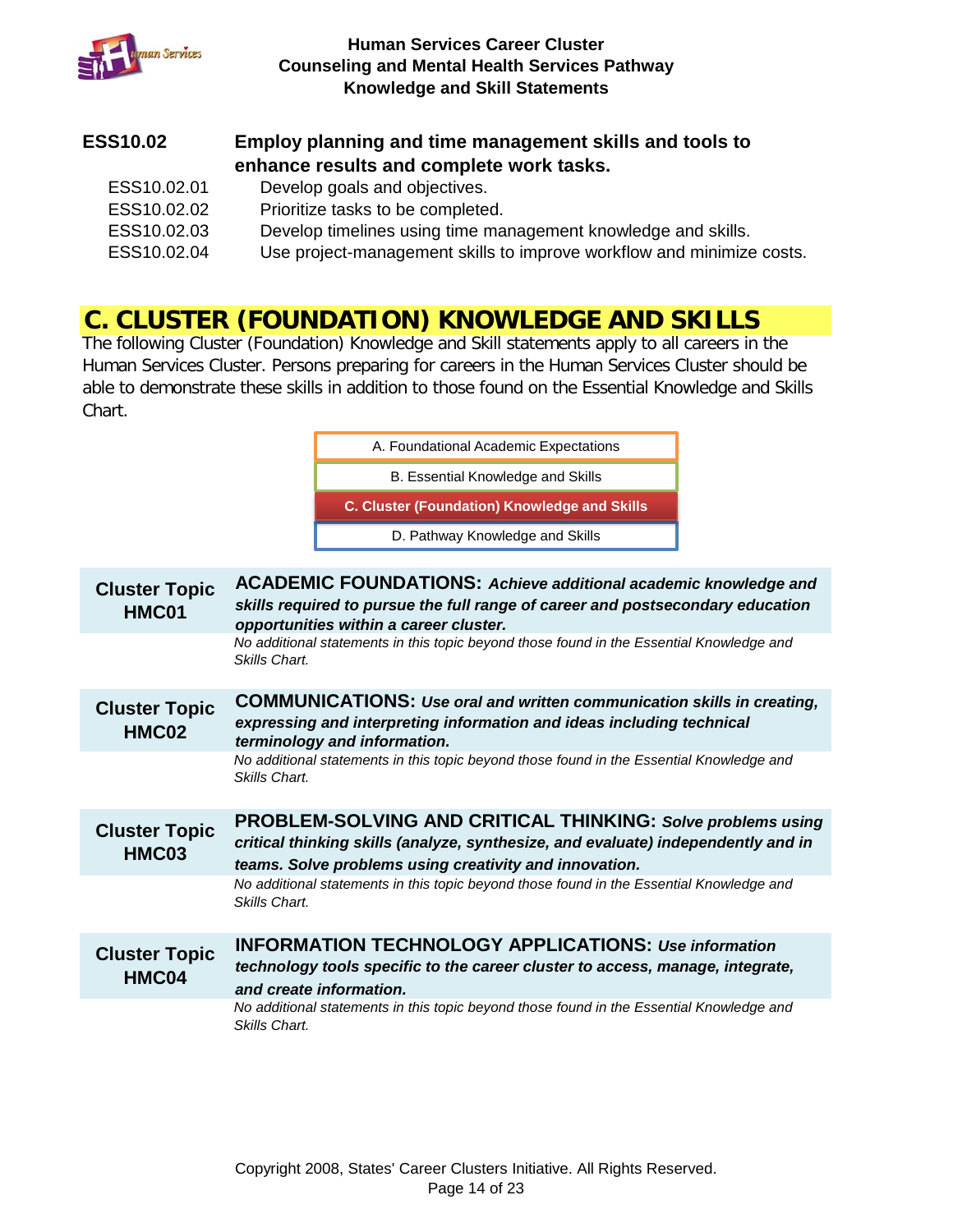

|                               | <b>SYSTEMS: Understand roles within teams, work units, departments,</b>                                                  |
|-------------------------------|--------------------------------------------------------------------------------------------------------------------------|
| <b>Cluster Topic</b>          | organizations, inter-organizational systems, and the larger environment.                                                 |
| HMC05                         | Identify how key organizational systems affect organizational performance and                                            |
|                               | the quality of products and services. Understand global context of industries<br>and careers.                            |
| <b>HMC05.01</b>               | Apply principles of planning, design, development, and evaluation                                                        |
|                               | when creating professional programs to accomplish long-range                                                             |
|                               | goals.                                                                                                                   |
| HMC05.01.01                   | Design programs or activities to meet specific organizational and                                                        |
|                               | professional development needs.                                                                                          |
| Sample Indicators             | Document that programs and activities effectively address needs.                                                         |
| <b>HMC05.02</b>               | Select and employ available human resources to accomplish team                                                           |
|                               | objectives in the human services setting.                                                                                |
| HMC05.02.01                   | Accomplish team objectives using available human resources.<br>Document that team objectives have been met.              |
| Sample Indicators             | Provide professional development opportunities for improvement.                                                          |
|                               |                                                                                                                          |
|                               | SAFETY, HEALTH AND ENVIRONMENTAL: Understand the importance                                                              |
| <b>Cluster Topic</b>          | of health, safety, and environmental management systems in organizations and                                             |
| <b>HMC06</b>                  | their importance to organizational performance and regulatory compliance.                                                |
|                               | Follow organizational policies and procedures and contribute to continuous<br>improvement in performance and compliance. |
| <b>HMC06.01</b>               | Describe, assess, and demonstrate rules and laws which should                                                            |
|                               | be followed in a human services setting to promote occupational                                                          |
|                               | safety and health.                                                                                                       |
| HMC06.01.01                   | Demonstrate knowledge of rules and laws designed to promote safety and                                                   |
|                               | health and their rationale.                                                                                              |
| Sample Indicators             | Identify key rights of employees related to occupational safety and health.                                              |
|                               | Identify the responsibilities of employers related to occupational safety and health.                                    |
|                               | Explain the role of government agencies in providing a safe workplace.                                                   |
| HMC06.01.02                   | Demonstrate methods to correct common hazards.                                                                           |
| HMC06.01.03                   | Demonstrate personal and group health and safety practices.                                                              |
| HMC06.01.04<br>HMC06.01.05    | Implement procedures to protect the health and safety of all individuals.                                                |
|                               | Manage the physical and social environment to reduce conflict and<br>promote safety.                                     |
| HMC06.01.06                   |                                                                                                                          |
|                               |                                                                                                                          |
|                               | Follow regulations and organizational policies and procedures to assure a                                                |
|                               | safe and healthy environment.                                                                                            |
|                               | <b>LEADERSHIP AND TEAMWORK: Use leadership and teamwork skills in</b>                                                    |
| <b>Cluster Topic</b><br>HMC07 | collaborating with others to accomplish organizational goals and objectives.                                             |
| <b>HMC07.01</b>               | Model behaviors that demonstrate support for the organization's                                                          |
|                               | mission and ensure quality service in order to provide quality                                                           |
|                               | human services to clients.                                                                                               |
| HMC07.01.01                   | Develop organizational priorities that reflect the organization's mission.                                               |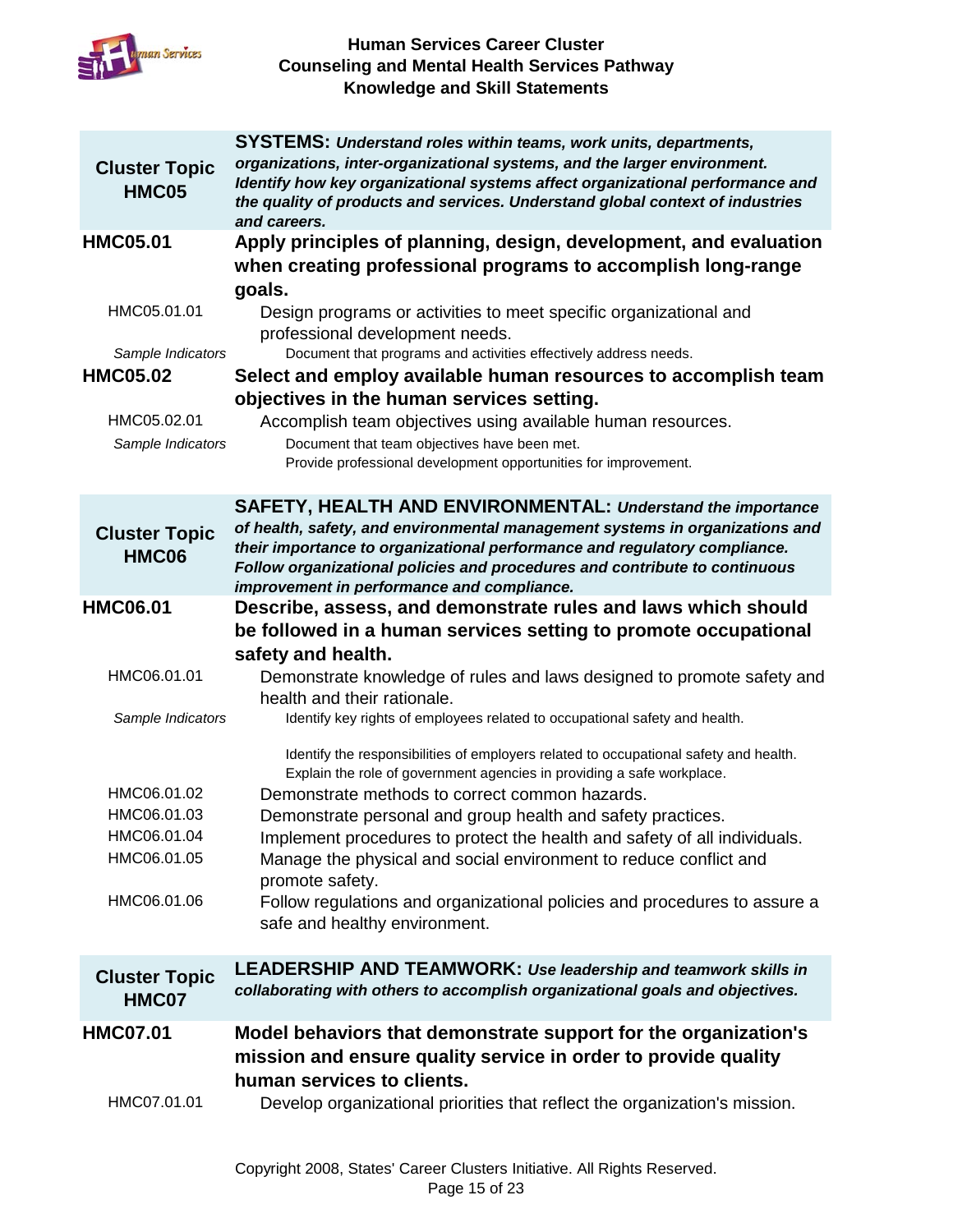

| Sample Indicators<br>HMC07.01.02<br>Sample Indicators<br>HMC07.01.03<br>Sample Indicators<br>HMC07.01.04                                                        | Assist in setting organizational priorities to ensure quality.<br>Establish working relationships with all levels of personnel.<br>Use interpersonal skills to build effective working relationships.<br>Develop culturally competent practices that are sensitive to cultural,<br>religious, disability, and gender issues.<br>Set up and/or participate in workshops relating to cultural, religious, disability, and<br>gender issues specific to human services careers.<br>Develop service guidelines with other co-workers.<br>Maintain working relationships with all levels of personnel.                                                                                                |
|-----------------------------------------------------------------------------------------------------------------------------------------------------------------|--------------------------------------------------------------------------------------------------------------------------------------------------------------------------------------------------------------------------------------------------------------------------------------------------------------------------------------------------------------------------------------------------------------------------------------------------------------------------------------------------------------------------------------------------------------------------------------------------------------------------------------------------------------------------------------------------|
|                                                                                                                                                                 |                                                                                                                                                                                                                                                                                                                                                                                                                                                                                                                                                                                                                                                                                                  |
| <b>Cluster Topic</b><br>HMC08                                                                                                                                   | <b>ETHICS AND LEGAL RESPONSIBILITIES: Know and understand the</b><br>importance of professional ethics and legal responsibilities.                                                                                                                                                                                                                                                                                                                                                                                                                                                                                                                                                               |
| <b>HMC08.01</b>                                                                                                                                                 | Model ethical and legal conduct while working in the human                                                                                                                                                                                                                                                                                                                                                                                                                                                                                                                                                                                                                                       |
| HMC08.01.01<br>Sample Indicators<br>HMC08.01.02<br>Sample Indicators<br>HMC08.01.03<br>Sample Indicators<br><b>HMC08.02</b><br>HMC08.02.01<br>Sample Indicators | services industry.<br>Comply with legal requirements to assure appropriate conduct.<br>Assess and document legal compliance.<br>Adhere to recognized ethical standards to inspire confidence.<br>Assess and document adherence to ethical standards.<br>Maintain compliance by seeking ethical and legal guidance from<br>appropriate sources.<br>Document, review, and resolve ethical and legal conflicts.<br>Demonstrate actions that comply with legal requirements for<br>personal liability to guide personal conduct in the human services<br>setting.<br>Prevent personal liability by following legal requirements.<br>Assess adherence to appropriate personal liability requirements. |
| <b>Cluster Topic</b><br>HMC09                                                                                                                                   | <b>EMPLOYABILITY AND CAREER DEVELOPMENT: Know and</b><br>understand the importance of employability skills. Explore, plan, and effectively<br>manage careers. Know and understand the importance of entrepreneurship<br>skills.                                                                                                                                                                                                                                                                                                                                                                                                                                                                  |
| <b>HMC09.01</b>                                                                                                                                                 | Explain written organizational policies, rules and procedures to                                                                                                                                                                                                                                                                                                                                                                                                                                                                                                                                                                                                                                 |
| HMC09.01.01                                                                                                                                                     | help employees perform their jobs.<br>Locate appropriate information on organizational policies in handbooks<br>and manuals.                                                                                                                                                                                                                                                                                                                                                                                                                                                                                                                                                                     |
| Sample Indicators                                                                                                                                               | Identify the contents of various organizational publications.                                                                                                                                                                                                                                                                                                                                                                                                                                                                                                                                                                                                                                    |
| HMC09.01.02                                                                                                                                                     |                                                                                                                                                                                                                                                                                                                                                                                                                                                                                                                                                                                                                                                                                                  |
|                                                                                                                                                                 | Select the appropriate document(s) as reference for the situation.<br>Discuss how specific organizational policies and rules influence a specific<br>work situation.<br>Locate and identify specific organizational policy, rule or procedure to assist with a                                                                                                                                                                                                                                                                                                                                                                                                                                   |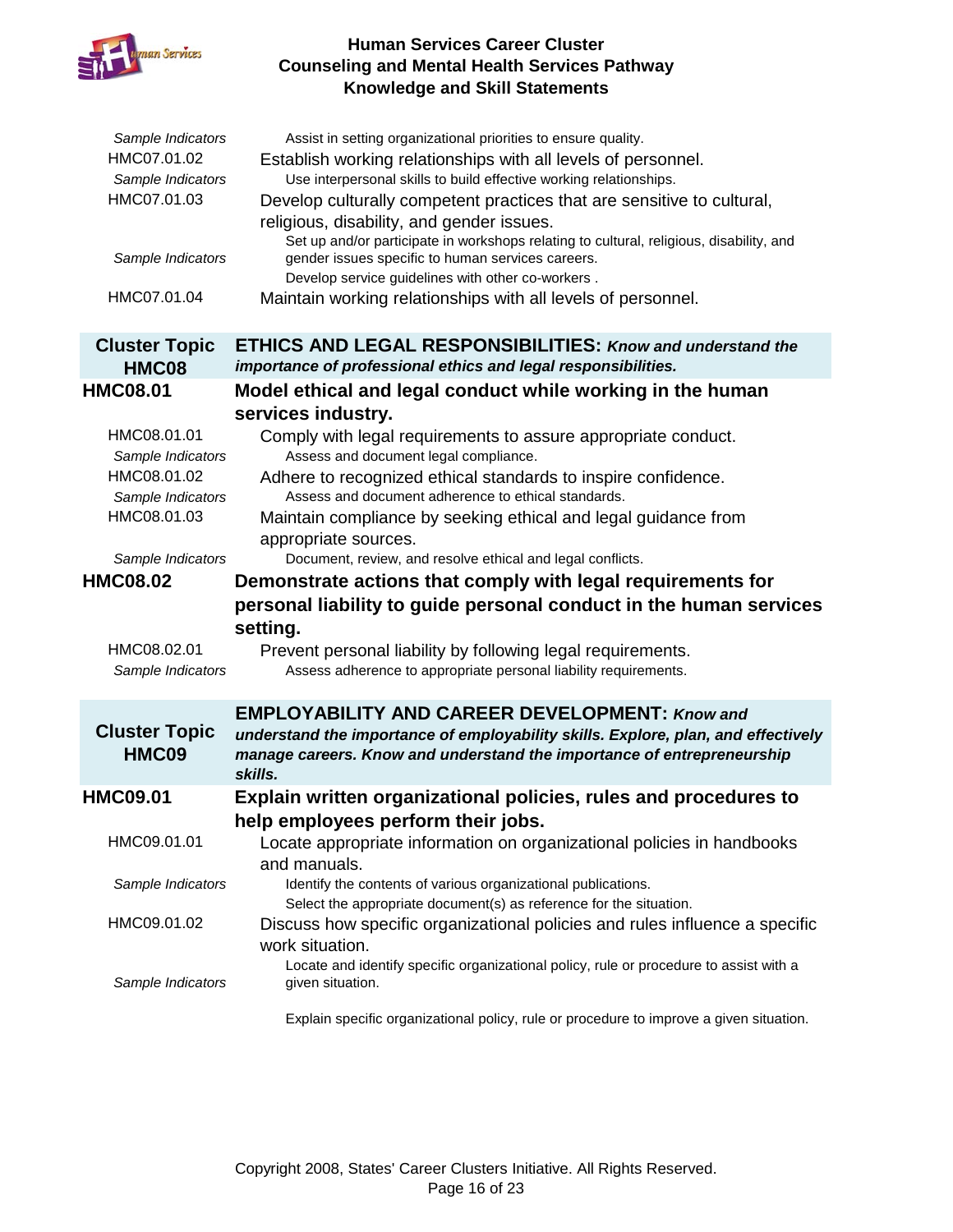

| <b>Cluster Topic</b><br><b>HMC10</b> | <b>TECHNICAL SKILLS: Use the technical knowledge and skills required to</b><br>pursue the targeted careers for all pathways in the career cluster, including<br>knowledge of design, operation, and maintenance of technological systems<br>critical to the career cluster. |
|--------------------------------------|-----------------------------------------------------------------------------------------------------------------------------------------------------------------------------------------------------------------------------------------------------------------------------|
| <b>HMC10.01</b>                      | Describe and apply technical knowledge and skills required to be                                                                                                                                                                                                            |
|                                      | successful in careers in the human services area.                                                                                                                                                                                                                           |
| HMC10.01.01                          | Practice skills in a chosen career path to gain familiarity with technical                                                                                                                                                                                                  |
|                                      | processes.                                                                                                                                                                                                                                                                  |
| Sample Indicators                    | Maintain successful employment.                                                                                                                                                                                                                                             |
|                                      | Establish an entrepreneurial enterprise.                                                                                                                                                                                                                                    |
| <b>HMC10.02</b>                      | Select and use cost effective resources to assist with planning the                                                                                                                                                                                                         |
|                                      | delivery of human services.                                                                                                                                                                                                                                                 |
| HMC10.02.01                          | Practice skills in a chosen career path to gain familiarity with technical                                                                                                                                                                                                  |
| Sample Indicators                    | processes.<br>Appropriately use resources.                                                                                                                                                                                                                                  |
| <b>HMC10.03</b>                      | Describe and apply human development principles to enhance the                                                                                                                                                                                                              |
|                                      | well being of individuals served by the human services industry.                                                                                                                                                                                                            |
|                                      |                                                                                                                                                                                                                                                                             |
| HMC10.03.01                          | Demonstrate services that align with human development principles.<br>Assess and document the satisfaction of clients/customers/participants with services                                                                                                                  |
| Sample Indicators                    | provided.                                                                                                                                                                                                                                                                   |

## **D. PATHWAY KNOWLEDGE AND SKILLS**

The following knowledge and skill statements apply to all careers in the Counseling and Mental Health Services Pathway. The statements are organized within ten topics.

| A. Foundational Academic Expectations        |  |
|----------------------------------------------|--|
| B. Essential Knowledge and Skills            |  |
| C. Cluster (Foundation) Knowledge and Skills |  |

**D. Pathway Knowledge and Skills**

| <b>Pathway Topic</b><br>HMPB01 | <b>EMPLOYABILITY AND CAREER DEVELOPMENT</b>                                                                                            |
|--------------------------------|----------------------------------------------------------------------------------------------------------------------------------------|
| <b>HMPB01.01</b>               | Obtain required state-specific certification, licensing, or<br>certifications in order to practice within counseling and mental        |
|                                | health services.                                                                                                                       |
| HMPB01.01.01                   | Meet minimum educational requirements and customize learning to meet<br>job requirements.                                              |
| Sample Indicators              | Display or present bona fide educational or professional credentials as<br>requested/required.                                         |
| HMPB01.01.02                   | Maintain good standing in applicable criminal and professional registries.<br>Complete continuing education requirements.              |
|                                |                                                                                                                                        |
| Sample Indicators              | State professional development goals consistent with the job and individual skill sets.<br>Keep and store documentations of education. |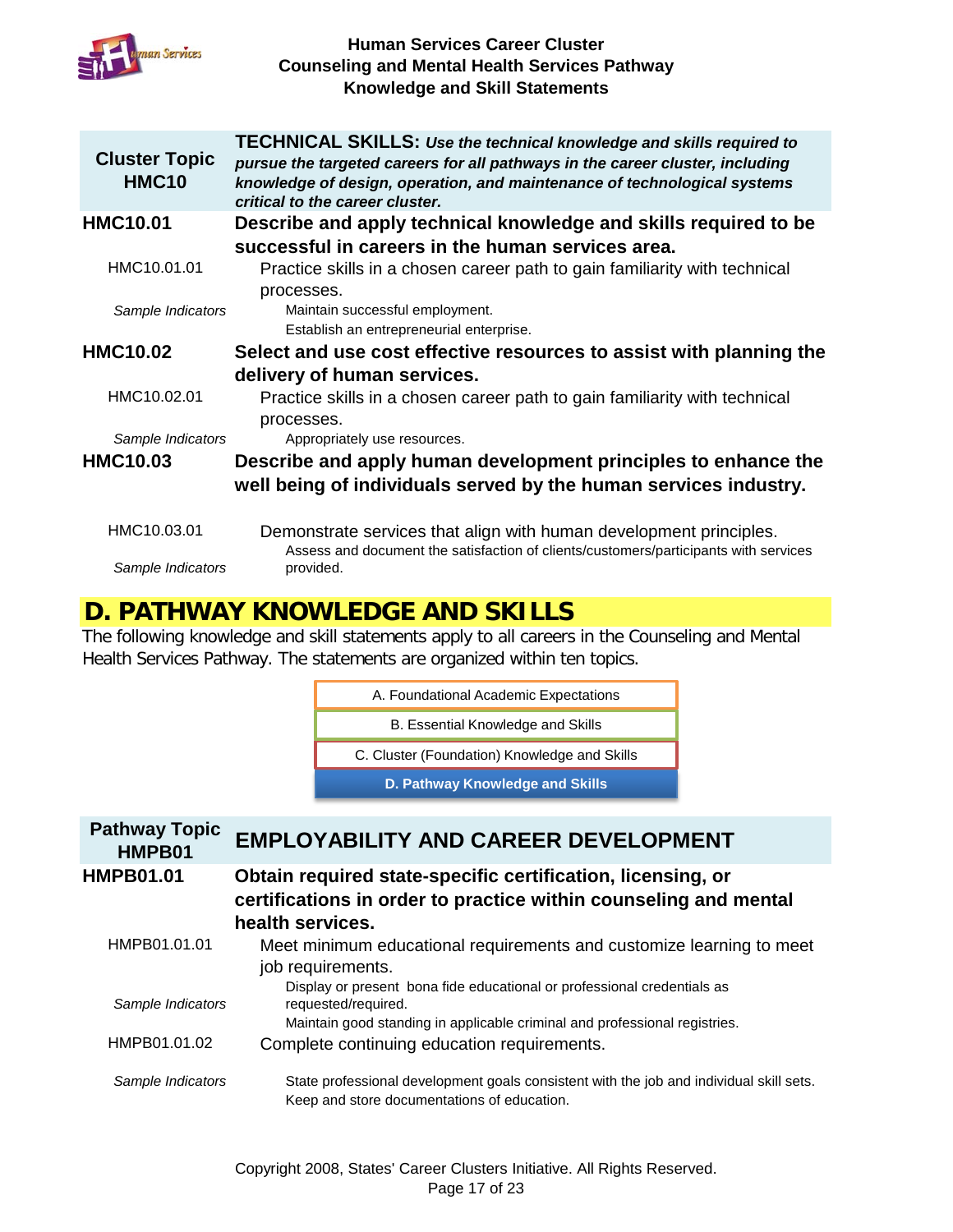

| HMPB01.01.03<br>Sample Indicators<br>HMPB01.01.04<br>Sample Indicators<br>HMPB01.01.05 | Send documentation to licensing or certifying boards in a timely manner.<br>Apply updated theory and knowledge in cases and professions.<br>Document the use of updated theory and knowledge and associated results.<br>Research interventions and theories that may be relevant.<br>Use proactive approach to problem-solving.<br>Develop a research based plan.<br>Synthesize knowledge of human development, counseling, therapy and<br>assessment theories to treat each client individually. |
|----------------------------------------------------------------------------------------|---------------------------------------------------------------------------------------------------------------------------------------------------------------------------------------------------------------------------------------------------------------------------------------------------------------------------------------------------------------------------------------------------------------------------------------------------------------------------------------------------|
| <b>Pathway Topic</b>                                                                   |                                                                                                                                                                                                                                                                                                                                                                                                                                                                                                   |
| HMPB02                                                                                 | <b>COMMUNICATIONS</b>                                                                                                                                                                                                                                                                                                                                                                                                                                                                             |
| <b>HMPB02.01</b>                                                                       | Employ communication strategies to establish a collaborative                                                                                                                                                                                                                                                                                                                                                                                                                                      |
|                                                                                        | relationship with the client.                                                                                                                                                                                                                                                                                                                                                                                                                                                                     |
| HMPB02.01.01                                                                           | Build rapport by recognizing and adapting to the range of participant<br>communication styles using effective, sensitive communication skills.                                                                                                                                                                                                                                                                                                                                                    |
| Sample Indicators                                                                      | Use active listening skills.                                                                                                                                                                                                                                                                                                                                                                                                                                                                      |
| HMPB02.01.02                                                                           | Evaluate client's readiness for change by conducting open discussions.                                                                                                                                                                                                                                                                                                                                                                                                                            |
| Sample Indicators                                                                      | Give, receive and act upon feedback promptly and with sensitivity to an individual's<br>experiences and cultural background.                                                                                                                                                                                                                                                                                                                                                                      |
|                                                                                        | Use the communication skills required to manage conflict involving the participants.                                                                                                                                                                                                                                                                                                                                                                                                              |
| <b>HMPB02.02</b>                                                                       | Employ clear written and spoken messages when educating                                                                                                                                                                                                                                                                                                                                                                                                                                           |
|                                                                                        |                                                                                                                                                                                                                                                                                                                                                                                                                                                                                                   |
|                                                                                        | clients about mental health services and the counseling process.                                                                                                                                                                                                                                                                                                                                                                                                                                  |
|                                                                                        |                                                                                                                                                                                                                                                                                                                                                                                                                                                                                                   |
| HMPB02.02.01                                                                           | Incorporate language that is respectful of the individual, emphasizes                                                                                                                                                                                                                                                                                                                                                                                                                             |
|                                                                                        | capabilities, and is non-discriminatory.<br>Through written and oral communications, use language that is respectful of the                                                                                                                                                                                                                                                                                                                                                                       |
| Sample Indicators                                                                      | individual, emphasizes capabilities, and is non-discriminatory.                                                                                                                                                                                                                                                                                                                                                                                                                                   |
| HMPB02.02.02                                                                           | Explain mental health services based on the individual's choice and                                                                                                                                                                                                                                                                                                                                                                                                                               |
|                                                                                        | preference.                                                                                                                                                                                                                                                                                                                                                                                                                                                                                       |
|                                                                                        |                                                                                                                                                                                                                                                                                                                                                                                                                                                                                                   |
| Sample Indicators                                                                      | Evaluate client's state of readiness for counseling or other mental health services.<br>Document informed consent.                                                                                                                                                                                                                                                                                                                                                                                |
| HMPB02.02.03                                                                           |                                                                                                                                                                                                                                                                                                                                                                                                                                                                                                   |
|                                                                                        | Select an effective strategy to educate the client about the counseling<br>process by synthesizing information collected.                                                                                                                                                                                                                                                                                                                                                                         |
| Sample Indicators                                                                      | Document client acknowledgement of financial responsibilities.                                                                                                                                                                                                                                                                                                                                                                                                                                    |
|                                                                                        | Speak clearly, understandably and to the point.                                                                                                                                                                                                                                                                                                                                                                                                                                                   |
|                                                                                        | Analyze nonverbal behavior.                                                                                                                                                                                                                                                                                                                                                                                                                                                                       |
|                                                                                        | Ask open ended questions.                                                                                                                                                                                                                                                                                                                                                                                                                                                                         |
|                                                                                        | Analyze and employ functional and specialized assessments to                                                                                                                                                                                                                                                                                                                                                                                                                                      |
| <b>HMPB02.03</b>                                                                       | evaluate needs and propose solutions within the counseling and                                                                                                                                                                                                                                                                                                                                                                                                                                    |
|                                                                                        | mental health setting.                                                                                                                                                                                                                                                                                                                                                                                                                                                                            |
| HMPB02.03.01<br>Sample Indicators                                                      | Prepare file documents by evaluating and interpreting information.<br>Obtain past records whenever possible.                                                                                                                                                                                                                                                                                                                                                                                      |

Obtain releases for information and consults with past mental health providers or others who may have helpful information.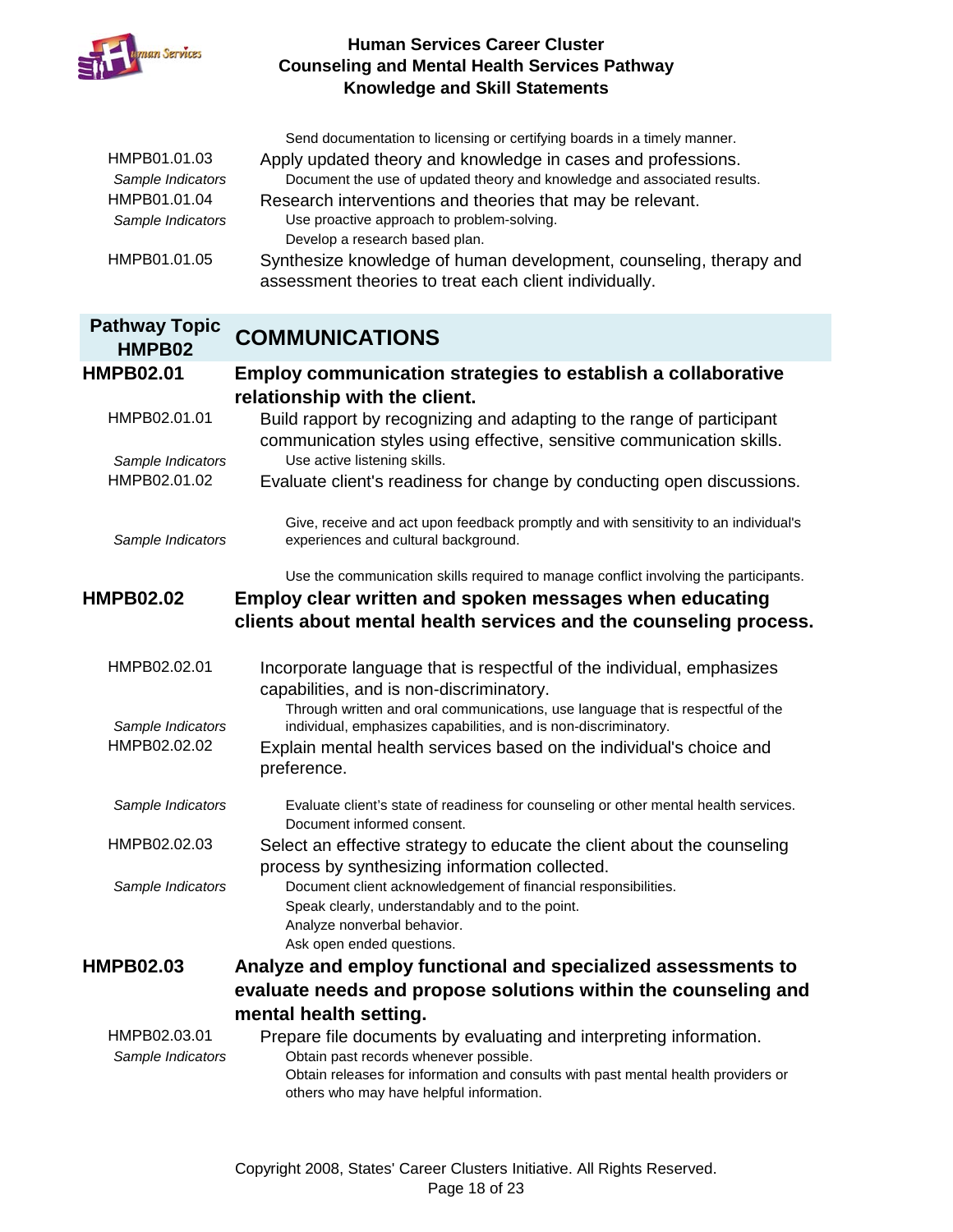

| HMPB02.03.02<br>Sample Indicators | Recognize issues and/or problems based on client participation.<br>Present evaluation for client response.<br>Address any denial of issues.          |
|-----------------------------------|------------------------------------------------------------------------------------------------------------------------------------------------------|
| HMPB02.03.03                      | Suggest solutions that incorporate client's perceptions.                                                                                             |
| Sample Indicators                 | Contract for counseling plan.                                                                                                                        |
|                                   | Collaborate with client to draw up a resource list.                                                                                                  |
| HMPB02.03.04                      | Evaluate client's progress in a timely manner.                                                                                                       |
| Sample Indicators                 | Review progress notes and counseling plans routinely.                                                                                                |
|                                   | Communicate in unambiguous terms, avoiding technical language and jargon.                                                                            |
|                                   | Encourage comments and questions.                                                                                                                    |
| <b>HMPB02.04</b>                  | Write clearly, understandably and to the point to create client                                                                                      |
|                                   | documentation in mental health settings.                                                                                                             |
| HMPB02.04.01                      | Document client information into detailed records.                                                                                                   |
| Sample Indicators                 | Prepare accurate and concise records.                                                                                                                |
| HMPB02.04.02                      | Employ protocols designed to safeguard information and maintain client<br>confidentiality.                                                           |
| Sample Indicators                 | Prepare progress notes containing only brief objective summarizations.<br>Prepare discharge summaries that are concise, objective, and to the point. |
| <b>Pathway Topic</b>              | <b>DDARI EM-SALVING AND CDITICAL THINKING</b>                                                                                                        |

| HMPB03                         | <b>PROBLEM-SOLVING AND CRITICAL THINKING</b>                                                                                    |
|--------------------------------|---------------------------------------------------------------------------------------------------------------------------------|
| <b>HMPB03.01</b>               | Evaluate client motivation, strengths and weaknesses to develop a                                                               |
|                                | client treatment program.                                                                                                       |
| HMPB03.01.01                   | Refer client to other service providers to serve unusual or unexpected<br>needs.                                                |
| Sample Indicators              | Match services to client level of need for least restrictive level of care.<br>Choose therapeutic strategy based on evaluation. |
| HMPB03.01.02                   | Create solutions to solve problems.                                                                                             |
| Sample Indicators              | Evaluate options with client.                                                                                                   |
|                                | Negotiate agreement for using chosen solutions.                                                                                 |
| HMPB03.01.03                   | Evaluate success with client by comparing progress with desired                                                                 |
| Sample Indicators              | objectives.<br>Time-limit treatment, based on progress.                                                                         |
|                                | Negotiate discharge with client.                                                                                                |
| <b>HMPB03.02</b>               | Monitor and evaluate counseling or mental health clients for crisis                                                             |
|                                | interventions in order to apply interventions when needed.                                                                      |
| HMPB03.02.01                   | Interpret client information accurately to assure proper care applications.                                                     |
| Sample Indicators              | Recommend more restrictive level of care, if indicated.<br>Provide client with resources to follow through on recommendations.  |
| <b>Pathway Topic</b><br>HMPB04 | <b>INFORMATION TECHNOLOGY APPLICATIONS</b>                                                                                      |
| <b>HMPB04.01</b>               | Employ the use of technology to communicate and select<br>resources needed for certain cases.                                   |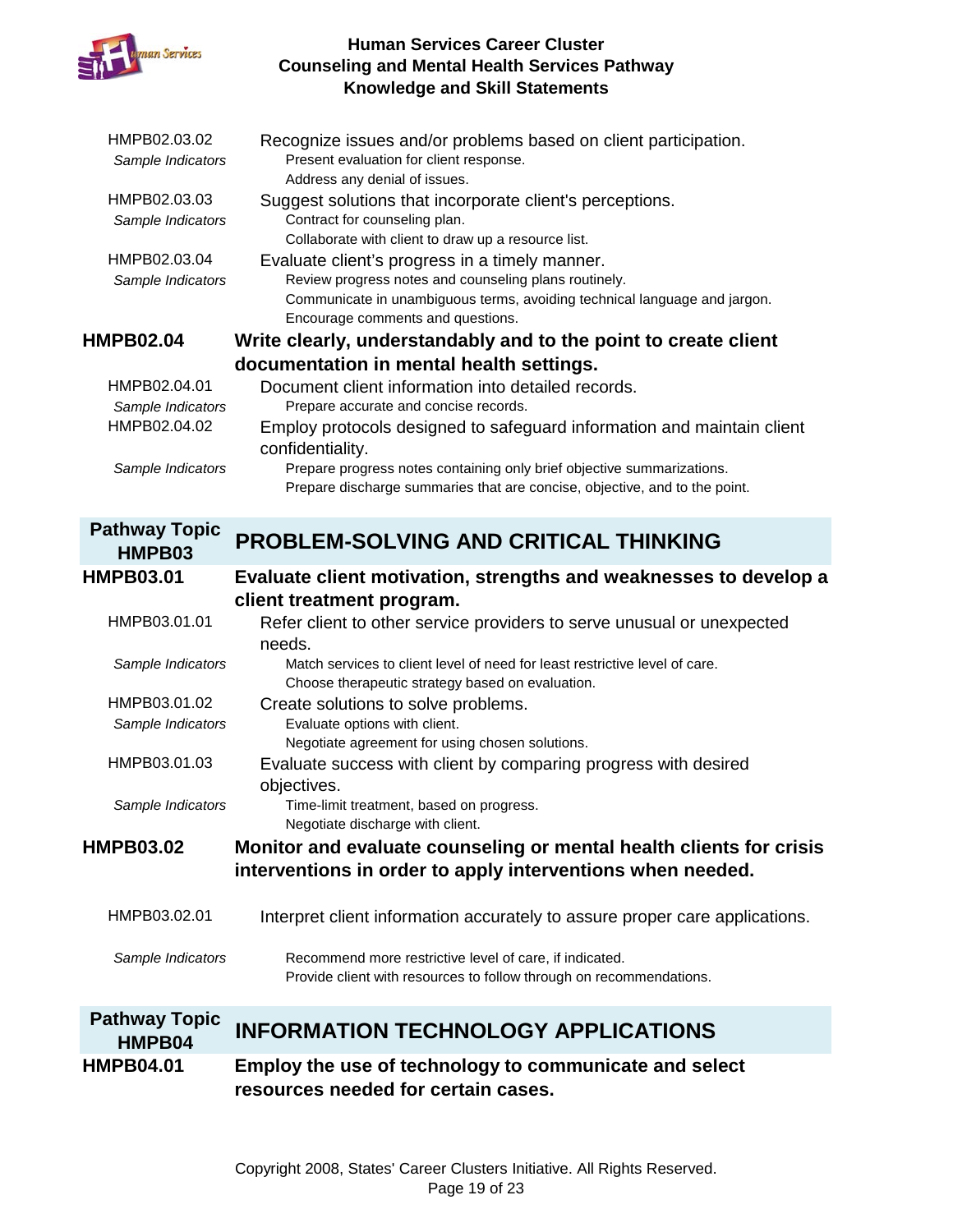

| HMPB04.01.01         | Use telephone, fax and email for timely turnarounds.                                                                                                          |
|----------------------|---------------------------------------------------------------------------------------------------------------------------------------------------------------|
| Sample Indicators    | Answer referral questions within 24 hours.                                                                                                                    |
|                      | Return messages within 24 hours.                                                                                                                              |
| HMPB04.01.02         | Identify educational resources and support groups via the Internet.                                                                                           |
| Sample Indicators    | Locate usable websites.                                                                                                                                       |
|                      | Document clients' benefits from their use of resources.                                                                                                       |
| HMPB04.01.03         | Collect data using appropriate online assessments.                                                                                                            |
| Sample Indicators    | Lead clients through assessments.                                                                                                                             |
|                      | Verify that an assessment provides accurate information.                                                                                                      |
| HMPB04.01.04         | Select and use career planning to evaluate opportunities.                                                                                                     |
| Sample Indicators    | Confirm that clients find jobs.                                                                                                                               |
|                      | Confirm that clients can explain successful career paths.                                                                                                     |
| HMPB04.01.05         | Teach client to use electronic portfolios for job searches.                                                                                                   |
| Sample Indicators    | Confirm that clients use these services.                                                                                                                      |
| HMPB04.01.06         | Select and use job search opportunities.                                                                                                                      |
| <b>Pathway Topic</b> |                                                                                                                                                               |
| HMPB05               | <b>SYSTEMS</b>                                                                                                                                                |
| <b>HMPB05.01</b>     | Develop and maintain an operational mental health or counseling                                                                                               |
|                      | program within a given organization to meet organizational goals.                                                                                             |
|                      |                                                                                                                                                               |
| HMPB05.01.01         | Meet contractual obligations based on organizational policies and                                                                                             |
|                      | procedures.                                                                                                                                                   |
| Sample Indicators    | Access information quickly.                                                                                                                                   |
|                      | Create a solution to enhance beneficial aspects of the organization and minimize                                                                              |
|                      | malignant aspects of the organization.                                                                                                                        |
| <b>HMPB05.02</b>     | Use communication skills while interfacing with referral sources,                                                                                             |
|                      | including the legal system, to ensure appropriate client treatment.                                                                                           |
|                      |                                                                                                                                                               |
| HMPB05.02.01         | Report client's progress to appropriate sources.                                                                                                              |
| Sample Indicators    | Follow confidentiality guidelines.                                                                                                                            |
|                      | Report in a timely manner.                                                                                                                                    |
| <b>HMPB05.03</b>     | Examine and summarize group dynamics to identify functions and                                                                                                |
|                      | effects of larger and smaller groups on personal effectiveness in                                                                                             |
|                      | order to tailor the mental health or counseling program to the                                                                                                |
|                      |                                                                                                                                                               |
|                      | client.                                                                                                                                                       |
| HMPB05.03.01         | Inform clients and supervisors about problems, solutions, successes,                                                                                          |
|                      | plans and implementations.                                                                                                                                    |
| Sample Indicators    | Know and use organizational hierarchy.                                                                                                                        |
|                      | Identify immediate supervisor by sight, name and office location.<br>Follow organizational and legal procedures regarding duty to report, crisis intervention |
|                      | and out of the ordinary events.                                                                                                                               |
|                      | Seek routine supervision and join professional organizations.                                                                                                 |
|                      |                                                                                                                                                               |
|                      |                                                                                                                                                               |

#### **Pathway Topic SAFETY, HEALTH AND ENVIRONMENT**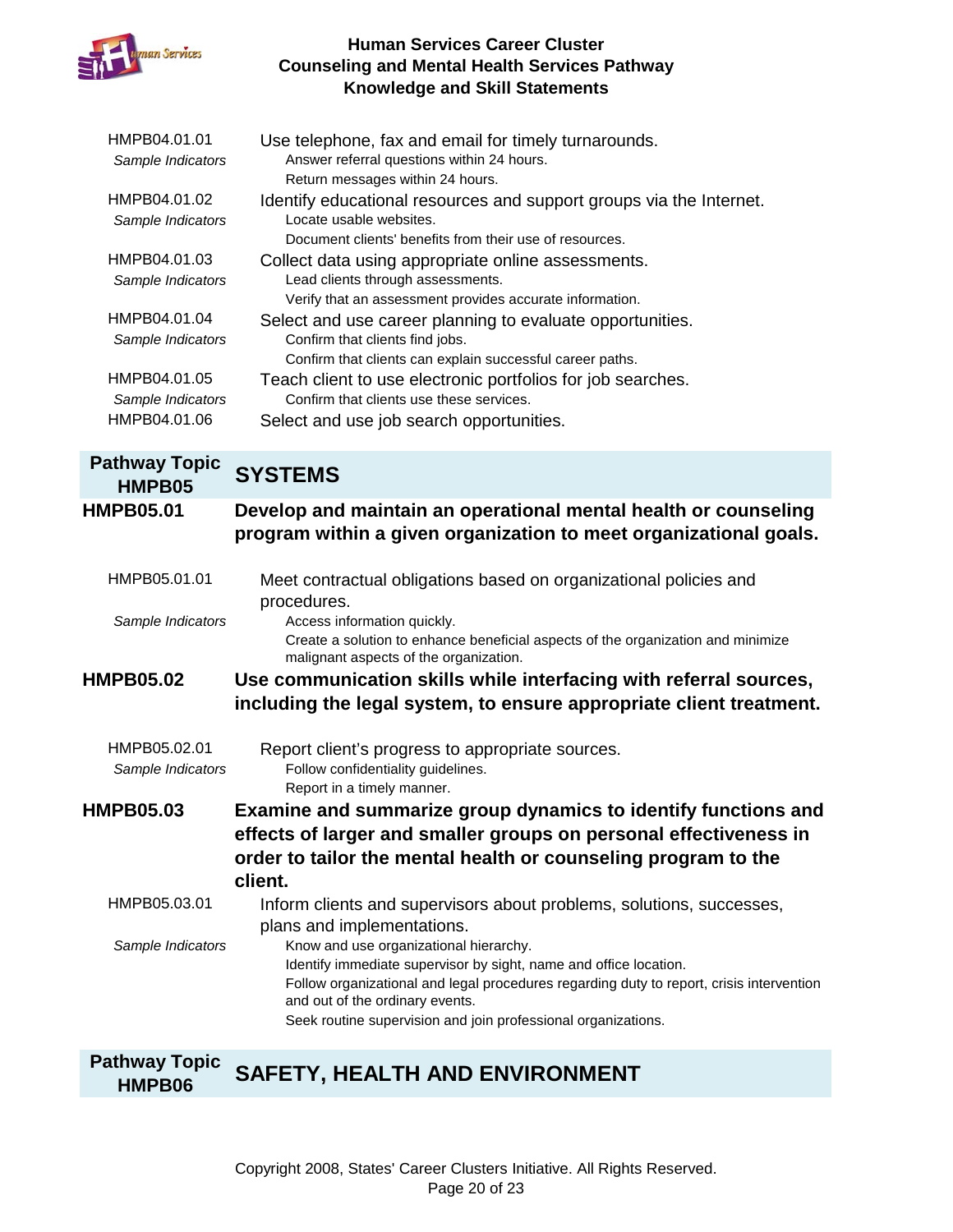| uman Services                     | <b>Human Services Career Cluster</b><br><b>Counseling and Mental Health Services Pathway</b><br><b>Knowledge and Skill Statements</b>                                                                                                   |
|-----------------------------------|-----------------------------------------------------------------------------------------------------------------------------------------------------------------------------------------------------------------------------------------|
| <b>HMPB06.01</b>                  | Establish a physically and psychologically healthy environment<br>for counseling and mental health services to enhance<br>effectiveness of treatments.                                                                                  |
| HMPB06.01.01<br>Sample Indicators | Select a suitable location to create a welcoming environment.<br>Evaluate accessibility to transportation.<br>Evaluate safety and security.<br>Provide a functional work environment, including equipment and utilities.                |
| HMPB06.01.02                      | Create a psychologically suitable environment to facilitate confidence in<br>clients.                                                                                                                                                   |
| Sample Indicators                 | Plan furniture, rooms, and décor for a non-threatening environment.<br>Use social skills needed for a diverse population.<br>Use business behaviors that provide privacy, autonomy and dignity for clients from<br>diverse backgrounds. |
| <b>Pathway Topic</b><br>HMPB07    | <b>LEADERSHIP AND TEAMWORK</b>                                                                                                                                                                                                          |
|                                   | No additional statements in the topic beyond those found in the Cluster or<br><b>Essential Knowledge and Skills Charts.</b>                                                                                                             |
| <b>Pathway Topic</b><br>HMPB08    | <b>ETHICS AND LEGAL RESPONSIBILITIES</b>                                                                                                                                                                                                |
| <b>HMPB08.01</b>                  | Observe ethical and legal responsibilities at all times to assure the<br>best interests of the client are served.                                                                                                                       |
| HMPB08.01.01<br>Sample Indicators | Follow privacy regulations to ensure confidentiality of client information.<br>Guard session information.<br>Keeps records inaccessible to the general public.                                                                          |
| HMPB08.01.02                      | Keep current on changing laws to ensure that all legal guidelines are<br>followed.                                                                                                                                                      |
| Sample Indicators                 | Report abuse cases.<br>Report life-threatening situations after evaluating the intensity of suicidal or homicidal<br>intent.<br>Only under subpoena release client records.                                                             |
| <b>Pathway Topic</b><br>HMPB09    | <b>EMPLOYABILITY AND CAREER DEVELOPMENT</b>                                                                                                                                                                                             |
|                                   | No additional statements in the topic beyond those found in the Cluster or<br><b>Essential Knowledge and Skills Charts.</b>                                                                                                             |
| <b>Pathway Topic</b><br>HMPB10    | <b>TECHNICAL SKILLS</b>                                                                                                                                                                                                                 |
| <b>HMPB10.01</b>                  | Synthesize and apply principles of counseling and relationship<br>skills to motivate client change.                                                                                                                                     |
| HMPB10.01.01<br>Sample Indicators | Establish rapport and enhance client confidence.<br>Listen attentively with steady eye contact, unless respecting cultural differences.<br>Avoid interrupting.<br>Accurately repeat, re-phrase or interpret.                            |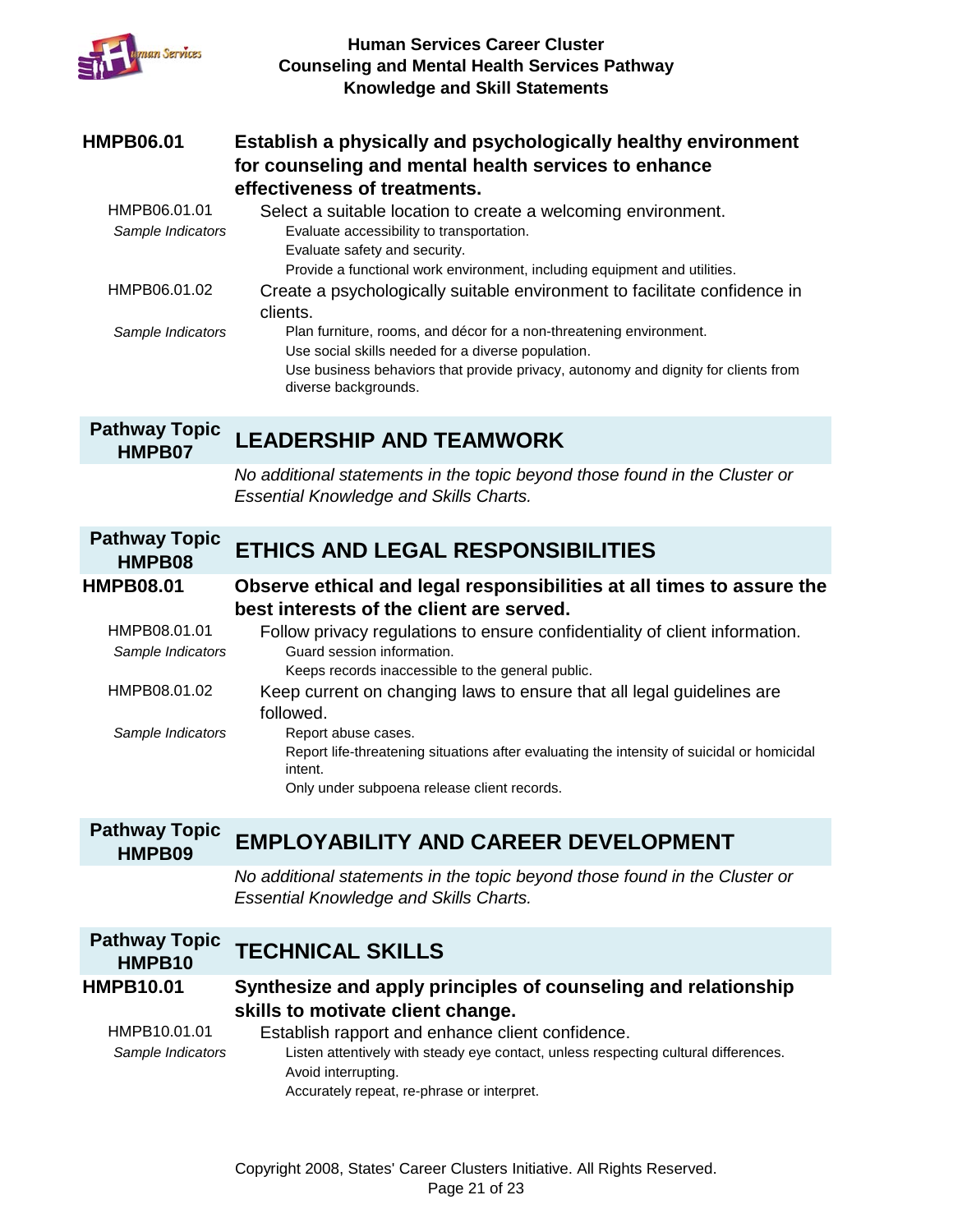

|                   | Display non-threatening, assertive body language.                                                                                                      |
|-------------------|--------------------------------------------------------------------------------------------------------------------------------------------------------|
| <b>HMPB10.02</b>  | Reinforce client statements using verbal and nonverbal means to                                                                                        |
|                   | show change of client attitude and/or report change of behavior.                                                                                       |
|                   |                                                                                                                                                        |
| HMPB10.02.01      | State client's comments and questions to show comprehension.                                                                                           |
| Sample Indicators | Say, "I see," "I understand," "Help me understand."                                                                                                    |
|                   | Avoid jargon.                                                                                                                                          |
|                   | Avoid technical language.                                                                                                                              |
|                   | Speak in everyday standard language.                                                                                                                   |
| <b>HMPB10.03</b>  | <b>Employ counseling and therapy techniques to selectively serve</b><br>individual needs.                                                              |
| HMPB10.03.01      |                                                                                                                                                        |
|                   | Create on-target solutions through assessment of difficulties with<br>individual clients.                                                              |
| Sample Indicators | Document that client remains in treatment until discharged.                                                                                            |
|                   | Document that client adjusts as predicted.<br>Document that client refers others.                                                                      |
|                   | Document that client returns when other problems arise.                                                                                                |
| <b>HMPB10.04</b>  | Recognize and employ strategies of reflection, interpretation,                                                                                         |
|                   | affirmation, summarizing and tracking to evaluate which                                                                                                |
|                   | counseling or mental health strategy will create client confidence.                                                                                    |
|                   |                                                                                                                                                        |
| HMPB10.04.01      | Use techniques effectively and consistently to inspire client confidence.                                                                              |
| Sample Indicators | Attend to client verbal behaviors and respond consistently.                                                                                            |
|                   | Attend to client nonverbal behaviors and respond consistently.                                                                                         |
| <b>HMPB10.05</b>  | Apply strategies as counselor/therapist and consultant to promote                                                                                      |
|                   | client learning.                                                                                                                                       |
| HMPB10.05.01      | Collaborate with clients to establish milieu that provides encouragement of                                                                            |
|                   | learning and change.                                                                                                                                   |
| Sample Indicators | Document client's interest in assignments and follow through.<br>Document (including school staff, parents, and students) client's follow through with |
|                   | recommendations and change.                                                                                                                            |
| <b>HMPB10.06</b>  | Communicate in a culturally competent manner.                                                                                                          |
| HMPB10.06.01      | Model behaviors that demonstrate cultural competence.                                                                                                  |
| Sample Indicators | Document that clientele shows diverse population.                                                                                                      |
|                   | Document that clientele refers others from the same cultural background.                                                                               |
| HMPB10.06.02      | Collaborate with clients to develop solutions aligning to their cultural                                                                               |
|                   | backgrounds.                                                                                                                                           |
| Sample Indicators | Document that collaborations produce effective solutions resulting in client change.                                                                   |
| <b>HMPB10.07</b>  | Consult with schools and business organizations to provide                                                                                             |
|                   | recommendations for successful change in mental health and                                                                                             |
|                   | counseling programs.                                                                                                                                   |
| HMPB10.07.01      | Develop effective school counseling programs using cooperative planning                                                                                |
|                   | procedures.                                                                                                                                            |
| Sample Indicators | Document that schools follow through with recommendations.                                                                                             |
|                   | Document that school data shows improvement in areas set as goals in the counseling                                                                    |
|                   | program.                                                                                                                                               |